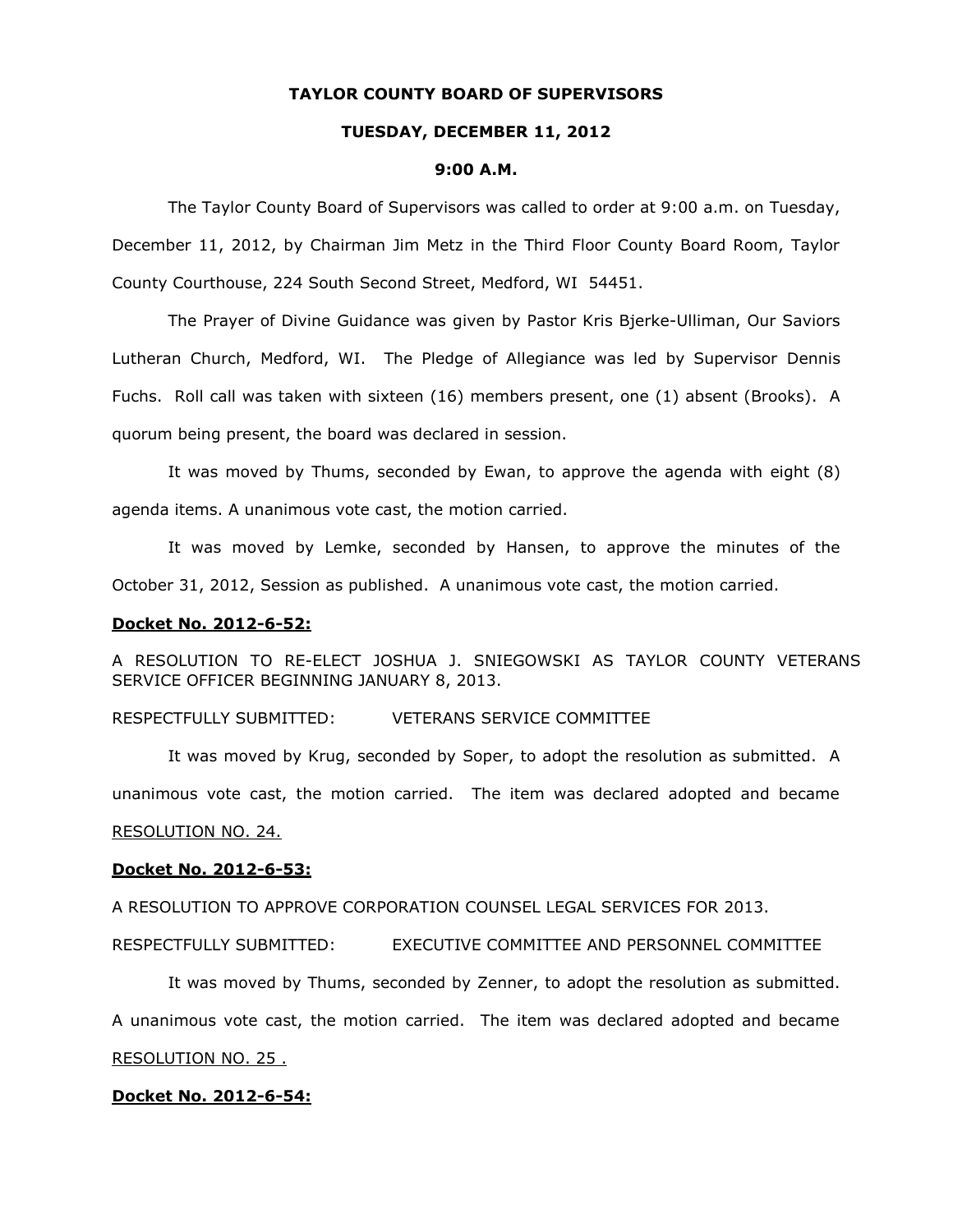## A RESOLUTION REQUESTING POWERLINE IMPACT FEES FOR RENOVATION OF THE WARMING FACILITY AT THE PERKINSTOWN WINTER SPORTS AREA.

## RESPECTFULLY SUBMITTED: BUILDINGS, GROUNDS AND PARKS COMMITTEE AND FINANCE COMMITTEE

It was moved by Lewis, seconded by Albrecht, to adopt the resolution as submitted. Arlen Albrecht, David Lemke and Raymond Soper explained the plan and resolution, gave usage and history of Perkinstown Winter Sports Area, description of the new addition and answered questions from the board. It was moved by Mildbrand, seconded by Thums, to amend the resolution reducing the amount of powerline impact fee funding for approval from  $$100,000.00$  to  $$75,000.00$  as the  $$25,000.00$  previously approved for parking lot expansion was still available. A roll call vote cast, fourteen (14) voting no, two (2) voting aye (Mildbrand, Thums), one (1) absent (Brooks), the motion failed. The original resolution was then voted on. A roll call vote cast, fifteen (15) voting aye, one (1) voting no (Mildbrand), one (1) absent (Brooks), the motion carried. The item was declared adopted and became RESOLUTION NO. 26.

### **Docket No. 2012-6-55:**

A RESOLUTION REGARDING THE MANAGEMENT OF THE CHEQUAMEGON-NICOLET NATIONAL FOREST.

## RESPECTFULLY SUBMITTED: FORESTRY & RECREATION COMMITTEE

It was moved by Zenner, seconded by Bizer, to adopt the resolution as submitted. A unanimous vote cast, the motion carried. The item was declared adopted and became RESOLUTION NO. 27.

#### **Docket No. 2012-6-56:**

A RESOLUTION TO APPROVE THE DEPUTY SHERIFF'S, WPPA, BARGAINING AGREEMENT FOR 2013-2015.

### RESPECTFULLY SUBMITTED: PERSONNEL COMMITTEE AND FINANCE COMMITTEE

It was moved by Zenner, seconded by Lewis, to adopt the resolution as submitted. It was moved by Makovsky to amend the resolution by having a two-year freeze on wages for all bargaining/non-bargaining employees. The motion failed due to the lack of a second. A roll call vote cast on the original resolution, fifteen (15) voting aye, one (1) voting no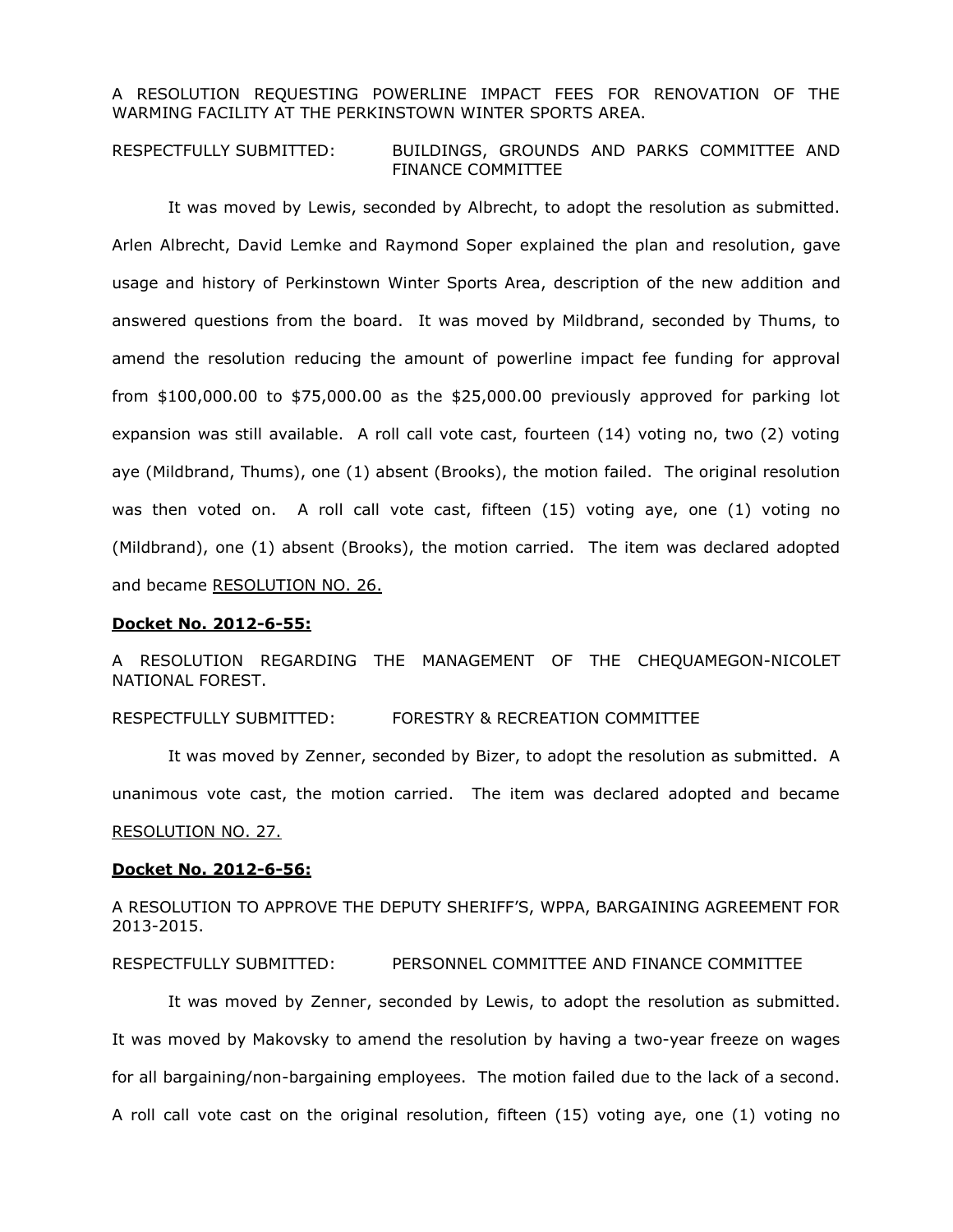(Makovsky), one (1) absent, (Brooks), the motion carried. The item was declared adopted and became RESOLUTION NO. 28.

### **Docket No. 2012-6-57:**

A RESOLUTION TO APPROVE THE SHERIFF'S DEPARTMENT SERGEANT'S, WPPA, BARGAINING AGREEMENT FOR 2013-2015.

RESPECTFULLY SUBMITTED: PERSONNEL COMMITTEE AND FINANCE COMMITTEE

It was moved by Lewis, seconded by Breneman, to adopt the resolution as submitted. A roll call vote cast, fifteen (15) voting aye, one (1) voting no (Makovsky), one (1) absent, (Brooks), the motion carried. The item was declared adopted and became RESOLUTION NO. 29.

## **Docket No. 2012-6-58:**

A RESOLUTION TO APPROVE THE TAYLOR COUNTY EMPLOYEE HANDBOOK.

RESPECTFULLY SUBMITTED: TRANSITION COMMITTEE AND JIM METZ, COUNTY BOARD CHAIR

It was moved by Lewis, seconded by Thums, to adopt the resolution as submitted. Lester Lewis updated the committee on the handbook history. A unanimous vote cast, the

motion carried. The item was declared adopted and became RESOLUTION NO. 30.

## **Docket No. 2012-6-59:**

AN ORDINANCE TO REPEAL AND RECREATE CHAPTER 3, COUNTY EMPLOYMENT, AND CREATE SECTION 2.07(1)(m), APPOINTMENT OF COMMITTEES BY BOARD CHAIRMAN, COUNTY BOARD, TAYLOR COUNTY CODE.

RESPECTFULLY SUBMITTED: TRANSITION COMMITTEE AND JIM METZ, COUNTY BOARD CHAIR

It was moved by Krug, seconded by Lewis, to adopt the ordinance as submitted. It was then moved by Zenner, seconded by Lewis, to amend the ordinance by striking out "upon passage by the Taylor County Board of Supervisor's" to read "on January 1, 2013" in Section 3 of the ordinance. A unanimous vote cast, the motion carried. The ordinance, as amended, was then voted on. A unanimous vote cast, the motion carried. The item was declared adopted and became ORDINANCE NO. 604.

### **Docket No. 2012-6-60:**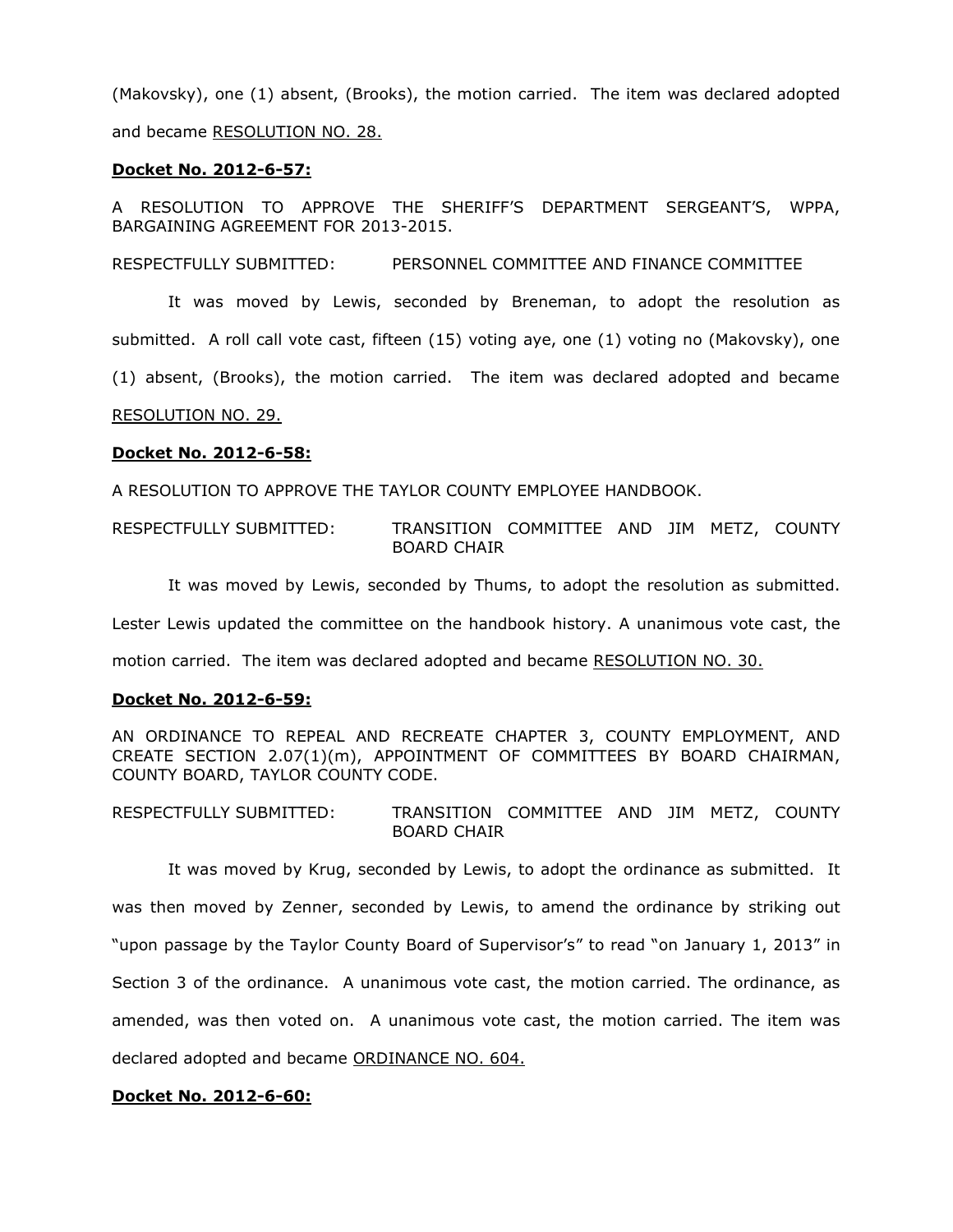A RESOLUTION URGING STATE LEGISLATORS TO VOTE IN FAVOR OF TRANSPORTATION DOLLARS FOR TRANSPORTATION.

RESPECTFULLY SUBMITTED: SCOTT MILDBRAND, HIGHWAY COMMITTEE CHAIR

It was moved by Mildbrand, seconded by Lemke, to adopt the resolution as submitted. A unanimous vote cast, the motion carried. The item was declared adopted and became RESOLUTION NO. 31.

### **Docket No. 2012-6-61:**

A RESOLUTION APPROVING THE TOWN OF CHELSEA ASSESSOR'S PLAT #1, TOWN OF CHELSEA.

RESPECTFULLY SUBMITTED: LAND INFORMATION COMMITTEE

It was moved by Lewis, seconded by Thums, to adopt the resolution as submitted. A

unanimous vote cast, the motion carried. The item was declared adopted and became

#### RESOLUTION NO. 32.

It was moved by Albrecht, seconded by Lee, to adjourn subject to the call of the

Chair. A unanimous vote cast, the motion carried. The meeting adjourned at 10:08 a.m.

Bruce P. Strama Taylor County Clerk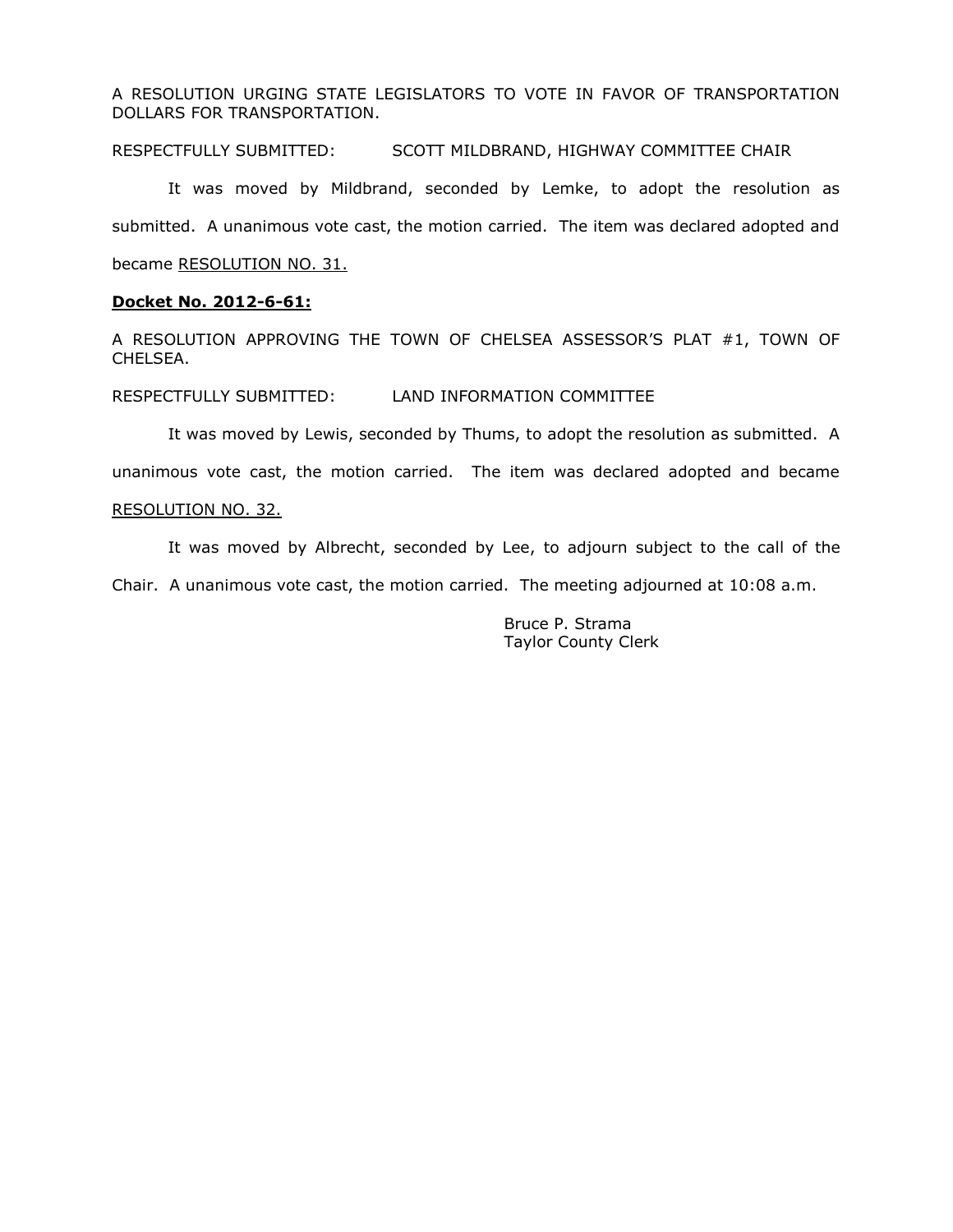## **TAYLOR COUNTY BOARD OF SUPERVISORS**

# **WEDNESDAY, OCTOBER 31, 2012**

#### **9:00 A.M.**

The Taylor County Board of Supervisors was called to order at 9:00 a.m. on Wednesday, October 31, 2012, by Chairman Jim Metz in the Third Floor County Board Room, Taylor County Courthouse, 224 South Second Street, Medford, WI 54451.

The Prayer of Divine Guidance was given by Pastor Pete Warmenen, St. Paul Evangelical Lutheran Church of Medford, Wisconsin. The Pledge of Allegiance was led by Supervisor Robert Lee. Roll call was taken with sixteen (16) members present, one (1) absent (Ewan). A quorum being present, the board was declared in session.

It was moved by Lewis, seconded by Thums, to approve the agenda with eighteen (18) agenda items. A unanimous vote cast, the motion carried.

It was moved by Lemke, seconded by Krug, to approve the minutes of the June 20,

2012, Session as published. A unanimous vote cast, the motion carried.

### **Docket No. 2012-5-32:**

A RESOLUTION RECOGNIZING MATTHEW J. REUTER FOR ACHIEVING THE RANK OF EAGLE SCOUT, THE HIGHEST RANK OF THE BOY SCOUTS OF AMERICA.

RESPECTFULLY SUBMITTED: LAW ENFORCEMENT AND EMERGENCY SERVICES COMMITTEE

It was moved by Lewis, seconded by Thums, to adopt the resolution as submitted. A

unanimous vote cast, the motion carried. The item was declared adopted and became

#### RESOLUTION NO. 12.

Sheriff Bruce Daniels along with Chairman Jim Metz presented a plaque to Matthew

J. Reuter in appreciation for his community service to Taylor County.

#### **Docket No. 2012-5-33:**

A RESOLUTION EXPRESSING APPRECIATION TO SUE CULLEN FOR HER MANY YEARS OF SERVICE TO TAYLOR COUNTY.

RESPECTFULLY SUBMITTED: EXTENSION COMMITTEE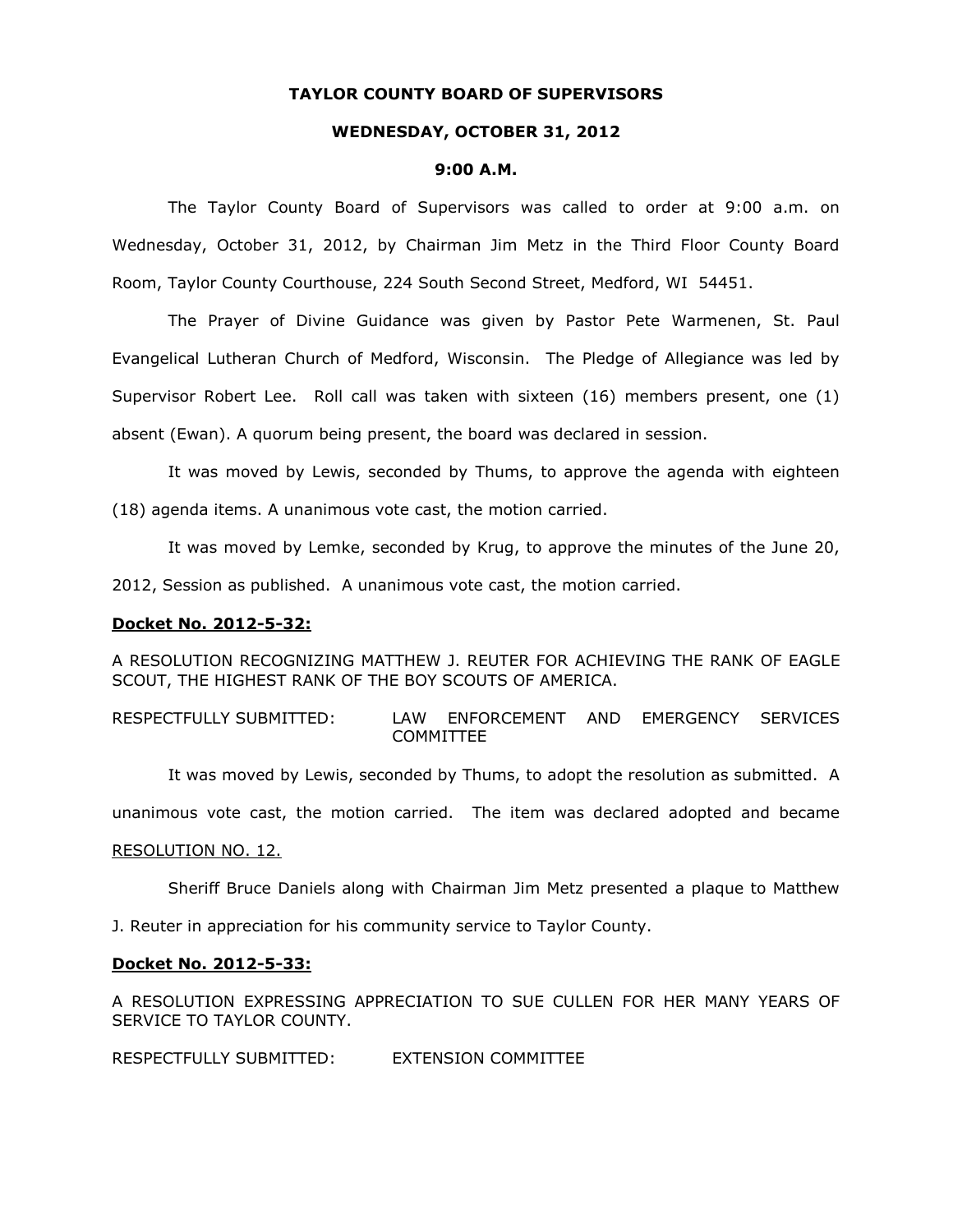It was moved by Krug, seconded by Soper, to adopt the resolution as submitted. A unanimous vote cast, the motion carried. The item was declared adopted and became RESOLUTION NO. 13.

### **Docket No. 2012-5-34:**

A RESOLUTION EXPRESSING APPRECIATION TO SUSAN HADY FOR HER MANY YEARS OF SERVICE TO TAYLOR COUNTY.

RESPECTFULLY SUBMITTED: HUMAN SERVICES BOARD

It was moved by Bizer, seconded by Mildbrand, to adopt the resolution as submitted.

A unanimous vote cast, the motion carried. The item was declared adopted and became

#### RESOLUTION NO. 14.

### **Docket No. 2012-5-35:**

A RESOLUTION EXPRESSING APPRECIATION TO LAWRENCE PETERSON FOR HIS MANY YEARS OF SERVICE TO TAYLOR COUNTY.

## RESPECTFULLY SUBMITTED: ZONING COMMITTEE

It was moved by Fuchs, seconded by Makovsky, to adopt the resolution as submitted. A unanimous vote cast, the motion carried. The item was declared adopted and

#### became RESOLUTION NO. 15.

Chairman Jim Metz presented a plaque to Larry Peterson for his years of service to

Taylor County. Mr. Peterson addressed the board and expressed his appreciation to Taylor

County. Sue Cullen and Sue Hady were not in attendance to receive their plaques.

#### **Docket No. 2012-5-36:**

A RESOLUTION THANKING THE MEMORIAL MEMBER ASSOCIATION FOR CONTRIBUTIONS TO THE HEALTH AND WELLNESS OF THE CITIZENS OF TAYLOR COUNTY BOTH BY MISSION AND CONTRIBUTION TO THE TAYLOR COUNTY EMERGENCY SERVICES COMMUNICATIONS UPGRADE.

## RESPECTFULLY SUBMITTED: LAW ENFORCEMENT AND EMERGENCY SERVICES COMMITTEE

It was moved by Hansen, seconded by Lemke, to adopt the resolution as submitted.

A unanimous vote cast, the motion carried. The item was declared adopted and became

#### RESOLUTION NO. 16.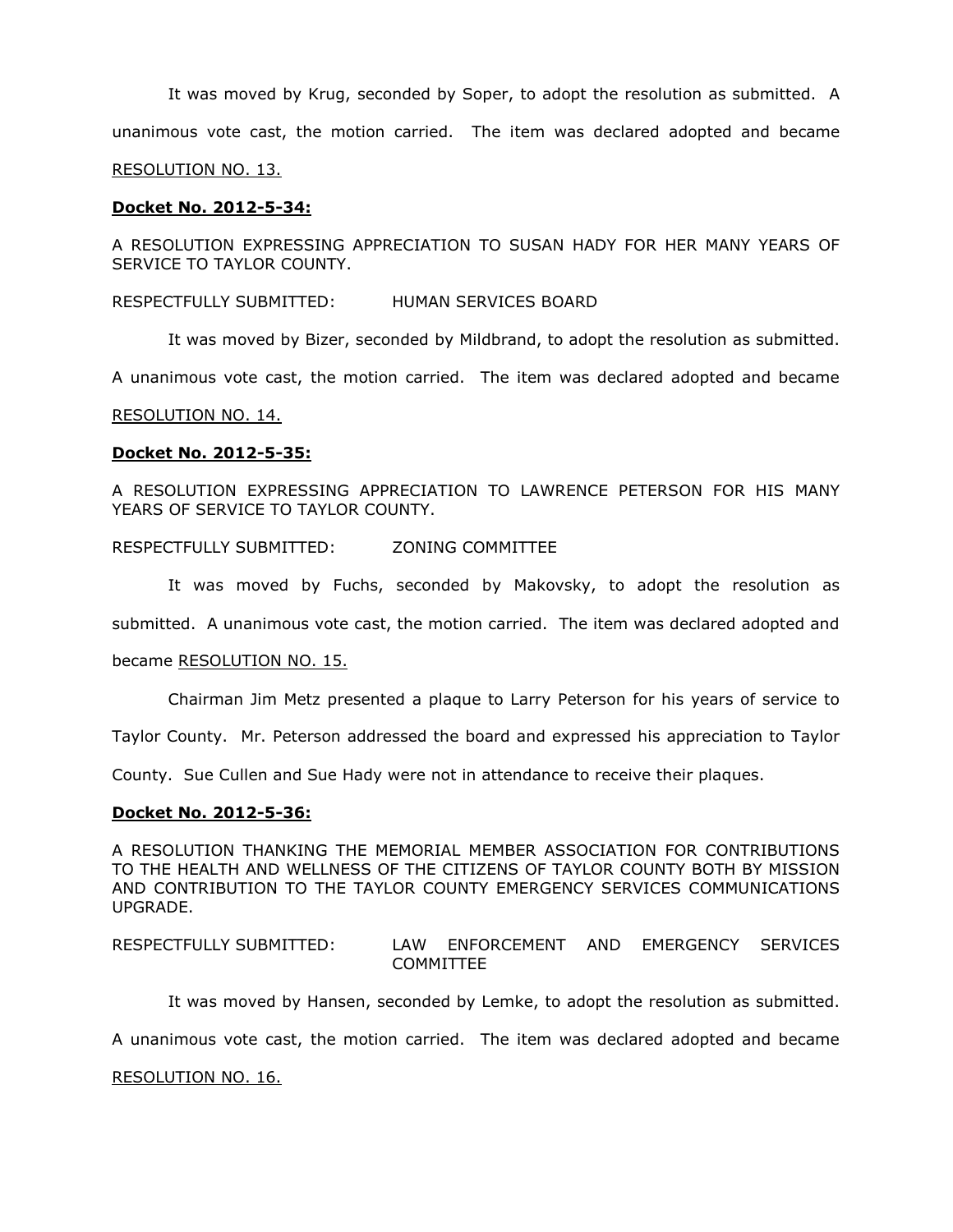The Taylor County Clerk received requests from the Village of Stetsonville, Village of Rib Lake, Village of Gilman, Town of Westboro, and City of Medford, for exemption from the County Library Tax. It was moved by Hansen, seconded by Thums, to approve the requests for library tax exemptions for 2013. A unanimous vote cast, the motion carried.

#### **Docket No. 2012-5-37:**

A RESOLUTION FOR COUNTY BRIDGE AID FOR 2012 EXPENSES.

RESPECTFULLY SUBMITTED: HIGHWAY COMMITTEE AND FINANCE COMMITTEE

It was moved by Zenner, seconded by Mildbrand, to adopt the resolution as submitted. A unanimous vote cast, the motion carried. The item was declared adopted and became RESOLUTION NO. 17.

## **Docket No. 2012-5-38:**

A RESOLUTION APPROVING THE 2013 HIGHWAY DEPARTMENT EQUIPMENT SCHEDULE.

RESPECTFULLY SUBMITTED: HIGHWAY COMMITTEE AND FINANCE COMMITTEE

It was moved by Zenner, seconded by Mildbrand, to adopt the resolution as submitted. A unanimous vote cast, the motion carried. The item was declared adopted and became RESOLUTION NO. 18.

### **Docket No. 2012-5-39:**

A RESOLUTION APPOINTING THE MEDICAL EXAMINER FOR TAYLOR COUNTY.

RESPECTFULLY SUBMITTED: LAW ENFORCEMENT AND EMERGENCY SERVICES COMMITTEE AND PERSONNEL COMMITTEE AND FINANCE COMMITTEE

It was moved by Hansen, seconded by Lee, to adopt the resolution as submitted. A

unanimous vote cast, the motion carried. The item was declared adopted and became

### RESOLUTION NO. 19.

#### **Docket No. 2012-5-40:**

AN ORDINANCE TO AMEND SECTION 14.02, ASSISTANTS, MEDICAL EXAMINER, TAYLOR COUNTY CODE.

RESPECTFULLY SUBMITTED: LAW ENFORCEMENT AND EMERGENCY SERVICES COMMITTEE AND JIM METZ, COUNTY BOARD CHAIR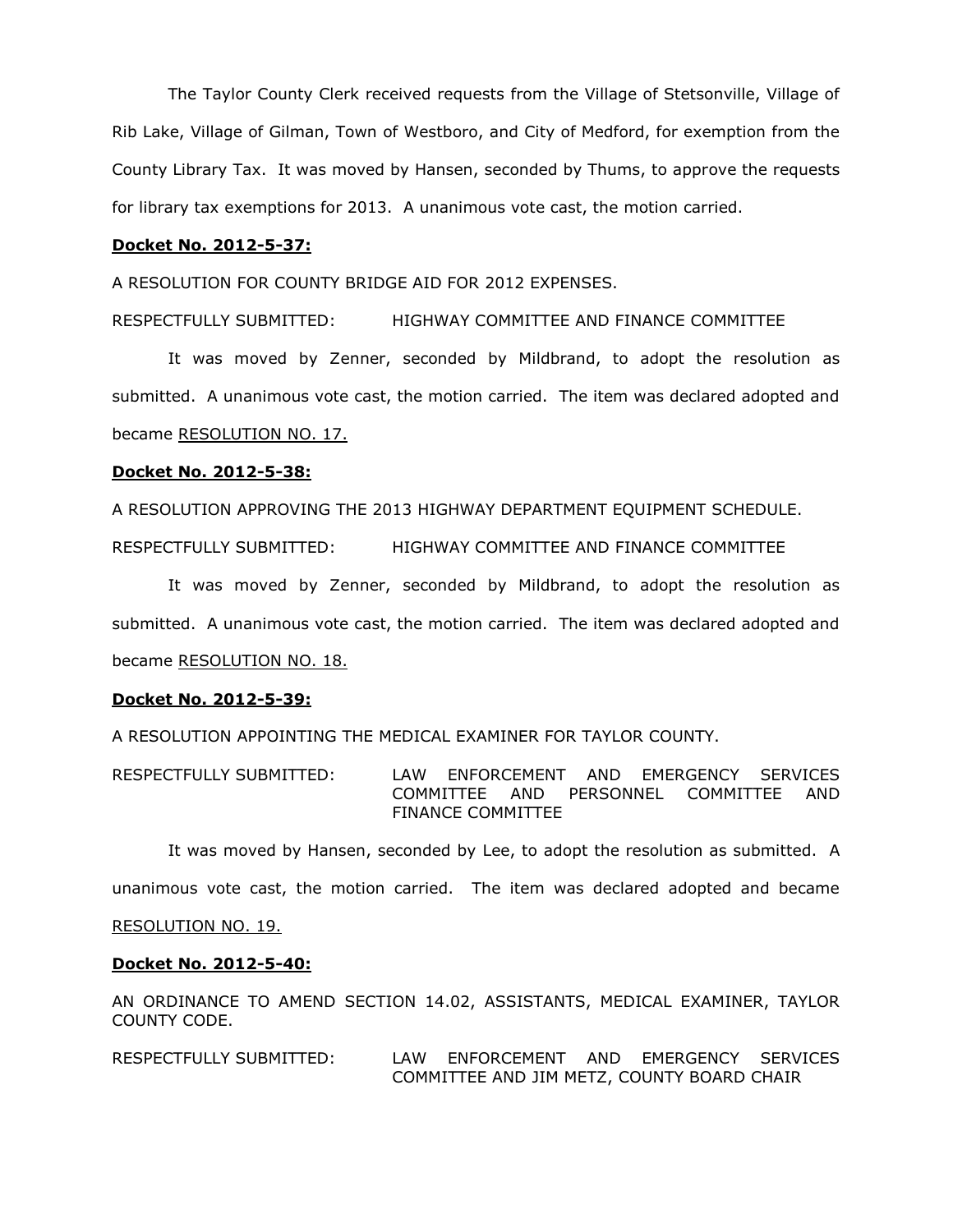It was moved by Hansen, seconded by Lemke, to adopt the ordinance as submitted. A unanimous vote cast, the motion carried. The item was declared adopted and became ORDINANCE NO. 597.

## **Docket No. 2012-5-41:**

A RESOLUTION ADOPTING THE CITIZEN'S PARTICIPATION PLAN.

RESPECTFULLY SUBMITTED: JIM METZ, COUNTY BOARD CHAIR

It was moved by Makovsky, seconded by Krug, to adopt the resolution as submitted. A unanimous vote cast, the motion carried. The item was declared adopted and became RESOLUTION NO. 20.

### **Docket No. 2012-5-42:**

AN ORDINANCE TO AMEND CHAPTER 5, HUMAN HEALTH HAZARDS, TAYLOR COUNTY CODE.

RESPECTFULLY SUBMITTED: BOARD OF HEALTH AND JIM METZ, COUNTY BOARD **CHAIR** 

It was moved by Lewis, seconded by Soper, to adopt the ordinance as submitted. Ken Schmiege, Corporation Counsel, and Patty Krug, Health Department Director, answered questions from the board regarding the ordinance. A unanimous vote cast, the motion carried. The item was declared adopted and became ORDINANCE NO. 598.

Chairman Jim Metz recessed the County Board from 9:32 a.m. to 9:54 a.m. and convened as a Budget Hearing at 9:32 a.m.

#### **BUDGET HEARING**

Charles Zenner, Finance Committee Chair, was the Chair for the Budget hearing.

Bruce Strama, County Clerk, reviewed the debt service report and proposed budget summary then proceeded with the reading of the 2013 summarized budget. Larry Brandl, County Accountant, addressed the board, answered questions and explained the budget process.

It was moved by Hansen, seconded by Metz, to increase the budget in Grants to Public Libraries, Account No. 101-56110-0000-5391, by \$27,481.00 to total \$302,656.00. A roll call vote cast, fourteen (14) voting aye, two (2) voting no (Fuchs, Krug), one (1) absent (Ewan), the motion carried.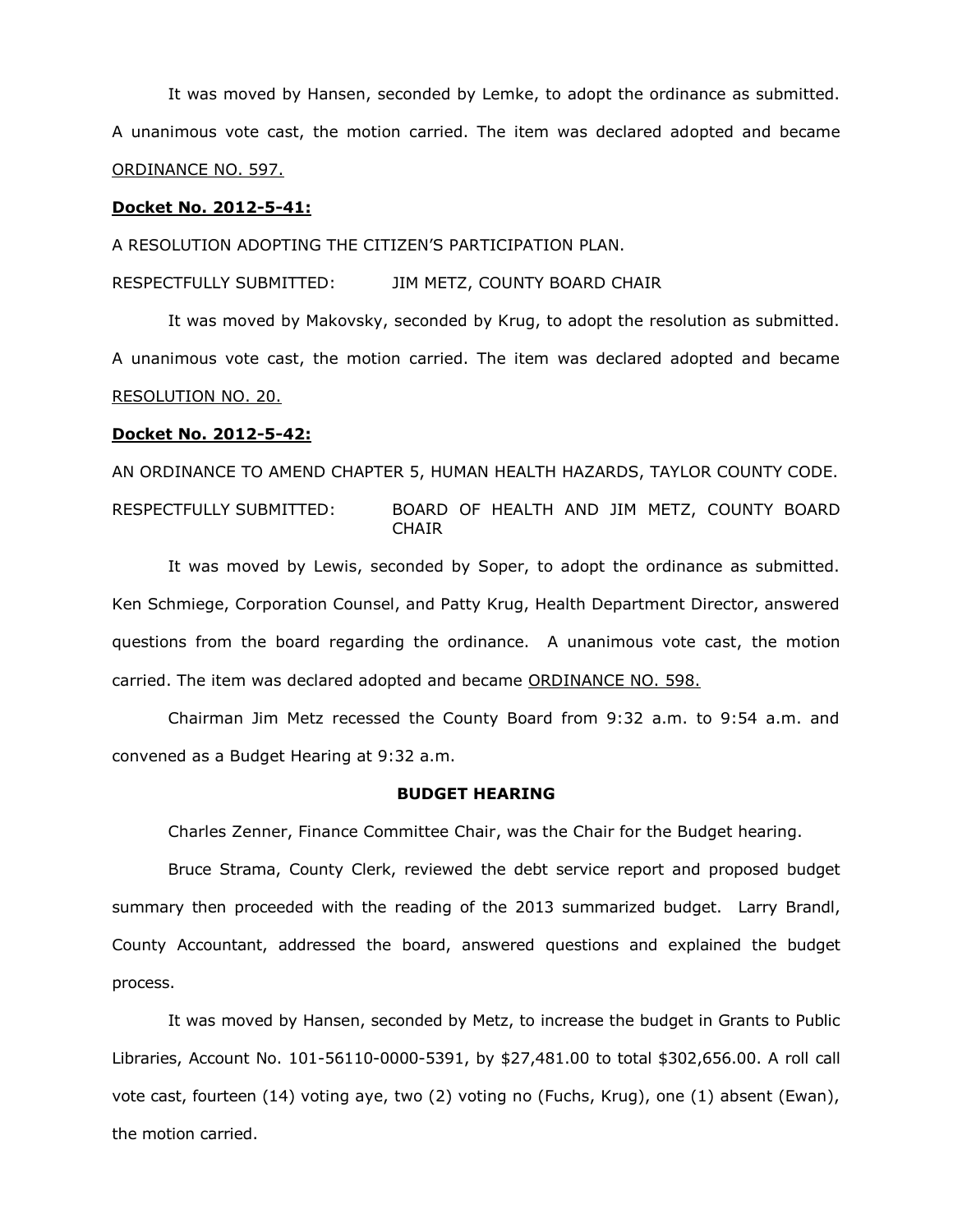It was moved by Mildbrand, seconded by Lewis, to increase the budget in County Bridge Aid, Account No. 101-64240-0000-5829, by \$957.00 to total \$21,790.00. A unanimous vote cast, the motion carried.

It was moved by Lewis, seconded by Brooks, to present the 2013 budget, as amended, to the County Board with a levy of \$10,281,679.00. A unanimous vote cast, the motion carried.

The Budget Hearing adjourned at 9:54 a.m.

Chairman Jim Metz reconvened the County Board at 9:54 a.m.

## **Docket 2012-5-43:**

A RESOLUTION PETITIONING THE SECRETARY OF TRANSPORTATION FOR AIRPORT IMPROVEMENT AID BY COUNTY BOARD OF SUPEVISORS, TAYLOR COUNTY, WISCONSIN.

RESPECTFULLY SUBMITTED: AIRPORT COMMITTEE

It was moved by Zenner, seconded by Lewis, to adopt the resolution as submitted.

A unanimous vote cast, the motion carried. The item was declared adopted and became

RESOLUTION NO. 21.

## **Docket No. 2012-5-44:**

AN ORDINANCE TO AMEND SECTION 29.01 (5)(b), STATUTORY AUTHORIZATION, FINDING OF FACT, STATEMENT OF PURPOSE, TITLE AND GENERAL PROVISIONS, FLOODPLAIN ZONING, TAYLOR COUNTY CODE.

RESPECTFULLY SUBMITTED: ZONING COMMITTEE AND JIM METZ, COUNTY BOARD **CHAIR** 

It was moved by Fuchs, seconded by Lewis, to adopt the ordinance as submitted. A

unanimous vote cast, the motion carried. The item was declared adopted and became

ORDINANCE NO. 599.

### **Docket No. 2012-5-45:**

AN ORDINANCE TO AMEND SECTION 20.02, JUROR COMPENSATION, FEES FOR PUBLIC SERVICE, TAYLOR COUNTY CODE.

RESPECTFULLY SUBMITTED: FINANCE COMMITTEE AND JIM METZ, COUNTY BOARD **CHAIR**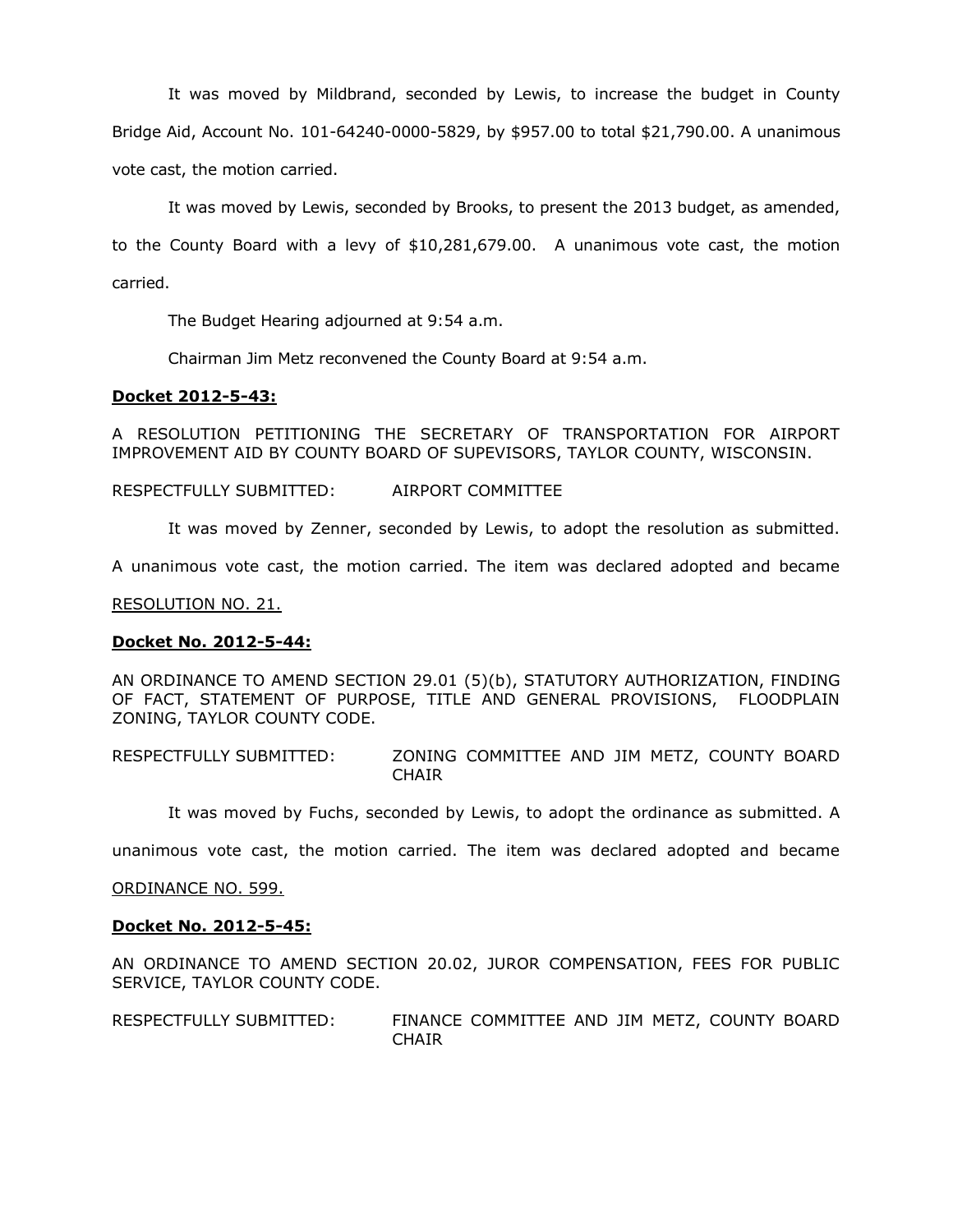It was moved by Hansen, seconded by Lee, to adopt the ordinance as submitted. A unanimous vote cast, the motion carried. The item was declared adopted and became ORDINANCE NO. 600.

### **Docket No. 2012-5-46:**

AN ORDINANCE TO AMEND CHAPTER 42, COUNTY PARKS, TAYLOR COUNTY CODE.

RESPECTFULLY SUBMITTED: BUILDINGS, GROUNDS, AND PARKS COMMITTEE AND JIM METZ, COUNTY BOARD CHAIR

It was moved by Albrecht, seconded by Lemke, to adopt the ordinance as submitted.

A unanimous vote cast, the motion carried. The item was declared adopted and became

ORDINANCE NO. 601.

## **Docket No. 2012-5-47:**

A RESOLUTION SUPPORTING ADEQUATE FUNDING FOR RAIL PRESERVATION.

RESPECTFULLY SUBMITTED: HIGHWAY COMMITTEE

It was moved by Zenner, seconded by Lemke, to adopt the resolution as submitted. A roll call vote cast, eleven (11) voting no, five (5) voting aye (Lemke, Zenner, Albrecht, Bizer, Makovsky), one (1) absent (Ewan), the motion failed.

### **Docket No. 2012-5-48:**

AN ORDINANCE TO AMEND CHAPTER 44, COUNTY SNOWMOBILE/ALL-TERRAIN VEHICLE (ATV)/UTILITY TERRAIN VEHICLE (UTV) REGULATIONS, TAYLOR COUNTY CODE.

RESPECTFULLY SUBMITTED: HIGHWAY COMMITTEE AND FORESTRY AND RECREATION COMMITTEE AND JIM METZ, COUNTY BOARD CHAIR

It was moved by Lemke, seconded by Mildbrand, to adopt the ordinance as submitted. It was moved by Zenner, seconded by Lewis, to amend the ordinance at 44.03 (5), by deleting the entire proposed paragraph and inserting "Operation of ATV's and UTV's on highway routes is prohibited under the age of sixteen (16)." The motion was withdrawn by Zenner and the second withdrawn by Lewis. It was then moved by Zenner, seconded by Krug, to amend the ordinance at 44.03 (5), by deleting the entire proposed paragraph and inserting "Operation of ATV's and UTV's on highway routes is prohibited to anyone without a valid driver's license." The motion was withdrawn by Zenner, but the second was not withdrawn by Krug. A roll call vote on the amendment was cast, fifteen (15) voting no, one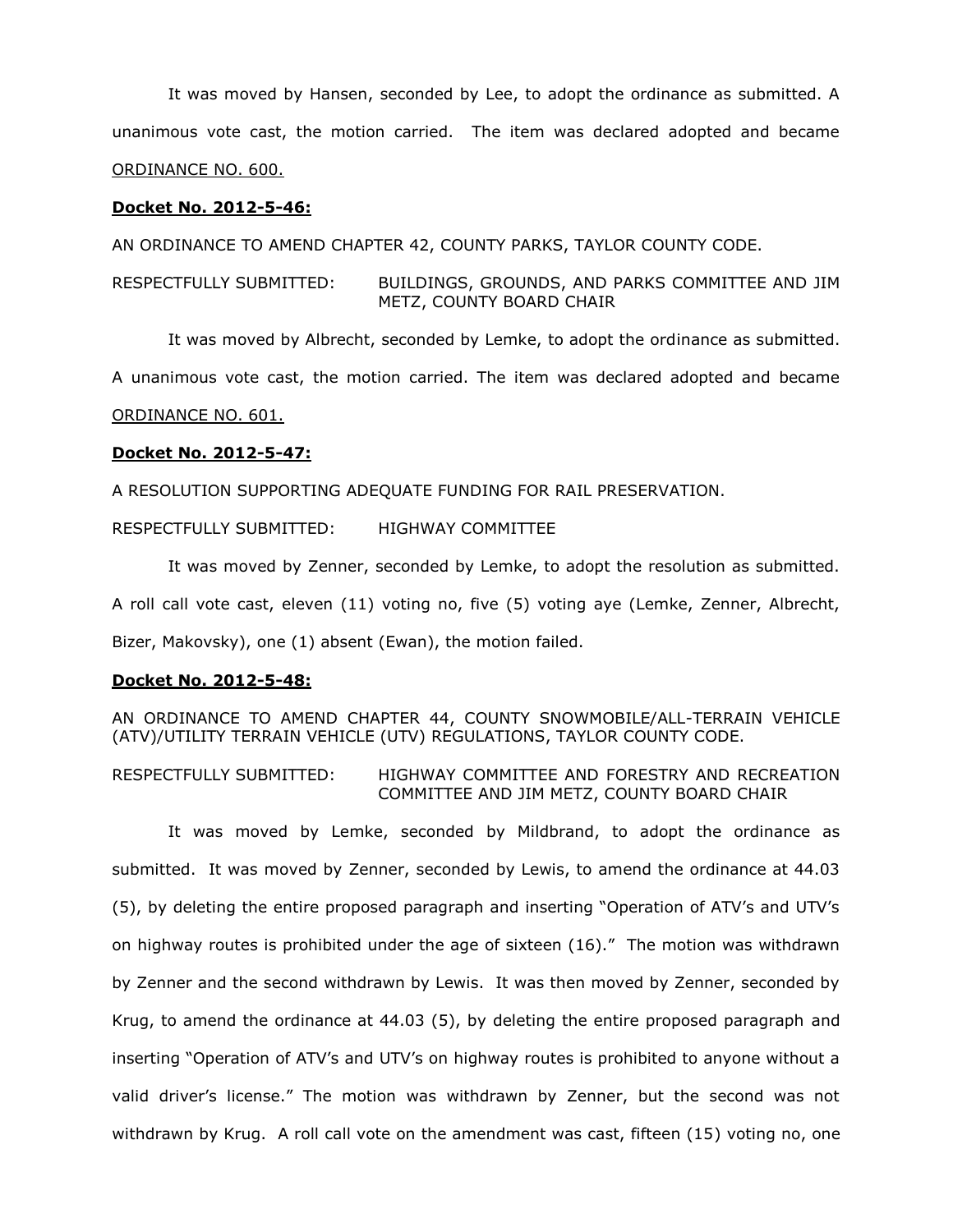(1) voting aye (Krug), one (1) absent, (Ewan), the motion failed. It was then moved by Zenner, seconded by Lewis, to amend the ordinance at 44.03 (5), by deleting the entire proposed paragraph and inserting "Operation of ATV's and UTV's on highway routes is prohibited under the age of sixteen (16)". A roll call vote on the amendment was cast, ten (10) voting aye, five (5) voting no (Lemke, Bizer, Thums, Brooks, Soper, Metz), one (1) absent, (Ewan), the motion carried. The resolution, as amended, was then voted on. A unanimous vote cast, the motion carried. The item was declared adopted and became ORDINANCE NO. 602.

### **Docket No. 2012-5-49:**

AN ORDINANCE TO CREATE SECTION 27.30, AUTHORIZE SNOWMOBILE, ATV AND UTV ROUTES ON COUNTY HIGHWAYS, HIGHWAY REGULATIONS, TAYLOR COUNTY CODE.

RESPECTFULLY SUBMITTED: HIGHWAY COMMITTEE AND JIM METZ, COUNTY BOARD CHAIR

It was moved by Mildbrand, seconded by Lemke, to adopt the ordinance as submitted. A voice vote cast, fifteen (15) voting aye, one (1) voting no (Krug), one (1) absent (Ewan), the motion carried. The item was declared adopted and became ORDINANCE NO. 603.

### **Docket No. 2012-5-50:**

A RESOLUTION TO ADOPT A FUND BALANCE POLICY IN ACCORDANCE WITH GASB #54.

RESPECTFULLY SUBMITTED: FINANCE COMMITTEE

It was moved by Hansen, seconded by Mildbrand, to adopt the resolution as submitted. Larry Brandl, County Accountant, explained the resolution to the board. A unanimous vote cast, the motion carried. The item was declared adopted and became

## RESOLUTION NO. 22.

#### **Docket No. 2012-5-51:**

A RESOLUTION TO APPROVE THE 2013 ANNUAL BUDGET FOR TAYLOR COUNTY AND TO APPROVE THE TAX LEVY TO BE APPORTIONED TO LOCAL DISTRICTS.

RESPECTFULLY SUBMITTED: FINANCE COMMITTEE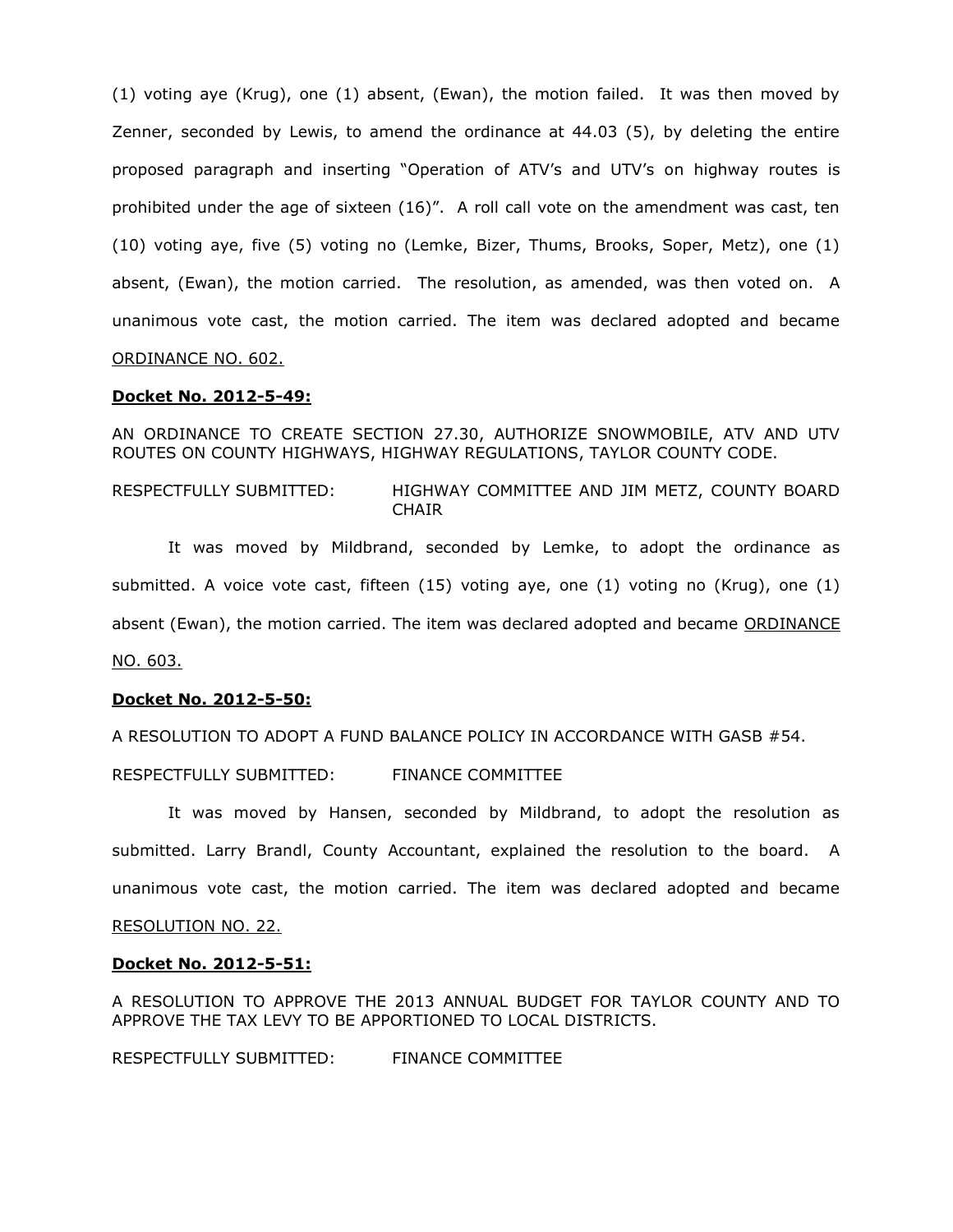# **TAYLOR COUNTY DEBT SERVICE REPORT**

General Government – As of December 31, 2012

|                                 | <b>Issue</b><br>Amount | <b>Interest</b><br>Rate | <b>Issue</b><br>Date | <b>Balance</b><br>12/31/12 | Levy<br><b>Principal</b> | Levy<br><b>Interest</b> | Final<br>Payment |
|---------------------------------|------------------------|-------------------------|----------------------|----------------------------|--------------------------|-------------------------|------------------|
| <b>General Obligation Notes</b> |                        |                         |                      |                            |                          |                         |                  |
| <b>Communications Upgrade</b>   | \$1,500,000            | 2.00%                   | 3/08/12              | \$1,500,000                | \$150,000                | \$30,000                | 10/01/21         |
| <b>General Obligation Bonds</b> |                        |                         |                      |                            |                          |                         |                  |
| <b>Refunding Bonds</b>          | \$7,335,000            | 3.84%                   | 3/01/06              | \$5,190,000                | \$600,000                | \$189.921               | 3/01/20          |
| <b>TOTALS:</b>                  |                        |                         |                      | \$6,690,000                | \$750,000                | \$219,921               |                  |

# **TOTAL LEVY FOR DEBT SERVICE**

2012 - \$887,736 2013 - \$969,921

### **TOTAL ALLOWABLE DEBT**

5% of full equalized value Calculated at  $$1,312,047,400 \times 5\% = $65,602,370$ Actual Debt as of 12-31-12 - \$6,690,000 Percent of allowed – 10.2%

## **2013 TAYLOR COUNTY ADOPTED BUDGET SUMMARY**

| <b>FUND</b>                                                                                | <b>FUND</b><br><b>DESCRIPTION</b>                                                                                                                                                                                                                                                               | <b>ACTUAL</b><br>2011                                                                                                              | <b>BUDGETED</b><br>2012                                                                                                          | <b>ADOPTED</b><br>2013                                                                                                                     | 2013 ADOPTED<br><b>TAX LEVY</b>                                                                                                           | <b>FUND</b><br><b>BALANCE</b><br>01/01/11                                                                                                                                                                                        | <b>FUND</b><br><b>BALANCE</b><br>12/31/11                                                                                         |  |
|--------------------------------------------------------------------------------------------|-------------------------------------------------------------------------------------------------------------------------------------------------------------------------------------------------------------------------------------------------------------------------------------------------|------------------------------------------------------------------------------------------------------------------------------------|----------------------------------------------------------------------------------------------------------------------------------|--------------------------------------------------------------------------------------------------------------------------------------------|-------------------------------------------------------------------------------------------------------------------------------------------|----------------------------------------------------------------------------------------------------------------------------------------------------------------------------------------------------------------------------------|-----------------------------------------------------------------------------------------------------------------------------------|--|
| <b>EXPENDITURES</b>                                                                        |                                                                                                                                                                                                                                                                                                 |                                                                                                                                    |                                                                                                                                  |                                                                                                                                            |                                                                                                                                           |                                                                                                                                                                                                                                  |                                                                                                                                   |  |
| 101<br>112<br>113<br>201<br>202<br>203<br>204<br>301-309<br>601<br>602<br>701              | <b>General Government Operations</b><br><b>Independent Auditing</b><br>Fire Suppression<br><b>Housing Authority Programs</b><br><b>Nutrition Programs</b><br>Commission on Aging<br>Ambulance Replacement<br>Debt Service<br><b>Human Services</b><br>Home Nursing<br><b>Highway Operations</b> | \$12,430,786<br>24,800<br>$\mathbf{0}$<br>$\Omega$<br>512,717<br>147,968<br>13,500<br>863,375<br>7,284,858<br>263,407<br>4,824,459 | \$10,471,718<br>26,000<br>$\theta$<br>$\theta$<br>505,897<br>133,378<br>$\theta$<br>887,736<br>7,270,890<br>228,797<br>5.262.628 | \$10,463,476<br>31,000<br>$\mathbf{0}$<br>$\theta$<br>509,254<br>135,513<br>$\overline{0}$<br>969,921<br>7.869.479<br>227,600<br>5.045.946 | \$5,947,467<br>31,000<br>$\mathbf{0}$<br>$\Omega$<br>13,623<br>117,474<br>$\mathbf{0}$<br>954,921<br>955,287<br>$\mathbf{0}$<br>2.261.907 | \$3,055,709<br>112<br>1,388<br>$\Omega$<br>98,349<br>71,405<br>(162, 634)<br>$\Omega$<br>752,625<br>145,602<br>5.841.136                                                                                                         | \$2,992,960<br>(2,688)<br>1,388<br>$\Omega$<br>102,420<br>66,279<br>(112, 014)<br>$\mathbf{0}$<br>848,031<br>148,712<br>6.221.731 |  |
|                                                                                            | <b>TOTALS:</b>                                                                                                                                                                                                                                                                                  | \$26,365,870                                                                                                                       | \$24,787,044                                                                                                                     | \$25,252,189                                                                                                                               | \$10,281,679                                                                                                                              | \$9,803,692                                                                                                                                                                                                                      | \$10,266,819                                                                                                                      |  |
| <b>REVENUES</b>                                                                            |                                                                                                                                                                                                                                                                                                 |                                                                                                                                    |                                                                                                                                  |                                                                                                                                            |                                                                                                                                           |                                                                                                                                                                                                                                  |                                                                                                                                   |  |
| 101<br>201<br>202<br>203<br>301-309<br>601<br>602<br>701                                   | <b>General Government Operations</b><br><b>Housing Authority Programs</b><br><b>Nutrition Programs</b><br>Commission on Aging<br>Debt Service<br><b>Human Services</b><br>Home Nursing<br><b>Highway Operations</b><br><b>TOTALS:</b>                                                           | \$6,540,754<br>$\Omega$<br>503,165<br>22,547<br>24,939<br>6,442,187<br>266,517<br>2,980,363<br>\$16,780,472                        | \$4,644,974<br>$\Omega$<br>492,274<br>15,489<br>15,000<br>6,246,813<br>228,797<br>3,108,431<br>\$14,751,778                      | \$4,516,009<br>$\theta$<br>495.631<br>18,039<br>15,000<br>6,914,192<br>227,600<br>2,784,039<br>\$14,970,510                                |                                                                                                                                           | MILL RATE PER \$1,000 OF EQUALIZED VALUE<br>2011 MILL RATE: \$7.75<br>2012 MILL RATE: \$7.85<br>2013 MILL RATE: \$8.11<br><b>EQUALIZED VALUE FOR COUNTY TAX PURPOSES</b><br>\$1,279,084,700<br>2011:<br>2012:<br>\$1,267,862,200 |                                                                                                                                   |  |
| <b>TOTAL ADOPTED EXPENDITURES:</b><br><b>TOTAL ADOPTED REVENUES:</b><br>2013 ADOPTED LEVY: |                                                                                                                                                                                                                                                                                                 |                                                                                                                                    | \$25,252,189<br>\$14,970,510<br>\$10,281,679                                                                                     | <b>COUNTY TAX LEVY</b><br>2011 LEVY: \$9,888,553<br>2012 LEVY: \$10,035,266<br>2013 LEVY: \$10,281,679                                     |                                                                                                                                           |                                                                                                                                                                                                                                  |                                                                                                                                   |  |

A copy of the entire 2013 Taylor County Budget as adopted, is available for public inspection at the County Clerk's office, Courthouse, Medford, Wisconsin during normal business hours.

#### *Bruce P. Strama, County Clerk*

It was moved by Hansen, seconded by Zenner, to adopt the resolution as submitted with a tax levy of \$10,281,679 which is a 2.5% increase from the 2012 levy with a mill rate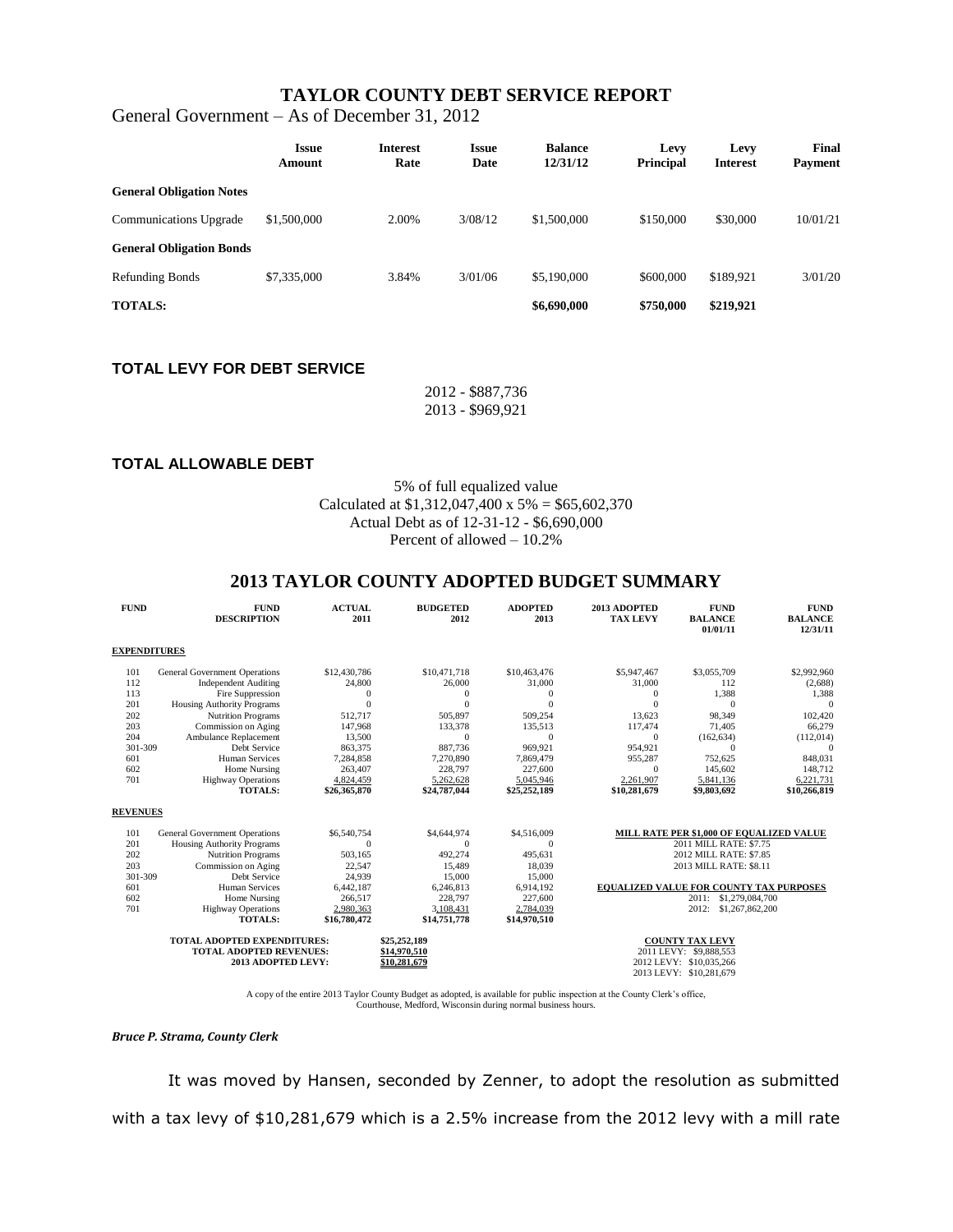of \$8.11 per \$1,000 of equalized valuation, which is a 26 cent increase in mill rate from 2012. A roll call vote was cast, sixteen (16) voting aye, one (1) absent (Ewan), the motion carried. The item was declared adopted and became RESOLUTION NO. 23.

It was moved by Lewis, seconded by Soper, to accept the Taylor County Health Department 2011 Annual Report. A unanimous vote cast, the motion carried.

It was moved by Hansen, seconded by Lemke, to accept the Healthy People Taylor County 2011 Annual Report. A unanimous vote cast, the motion carried.

It was moved by Soper, seconded by Breneman, to accept the Taylor County Health Department Strategic Plan. A unanimous vote cast, the motion carried.

It was moved by Bizer, seconded by Zenner, to accept the Taylor County Forest Annual Work Plan 2013. A unanimous vote cast, the motion carried.

It was moved by Albrecht, seconded by Lewis, to adjourn subject to the call of the Chair. A unanimous vote cast, the motion carried. The meeting adjourned at 10:55 a.m.

> Bruce P. Strama Taylor County Clerk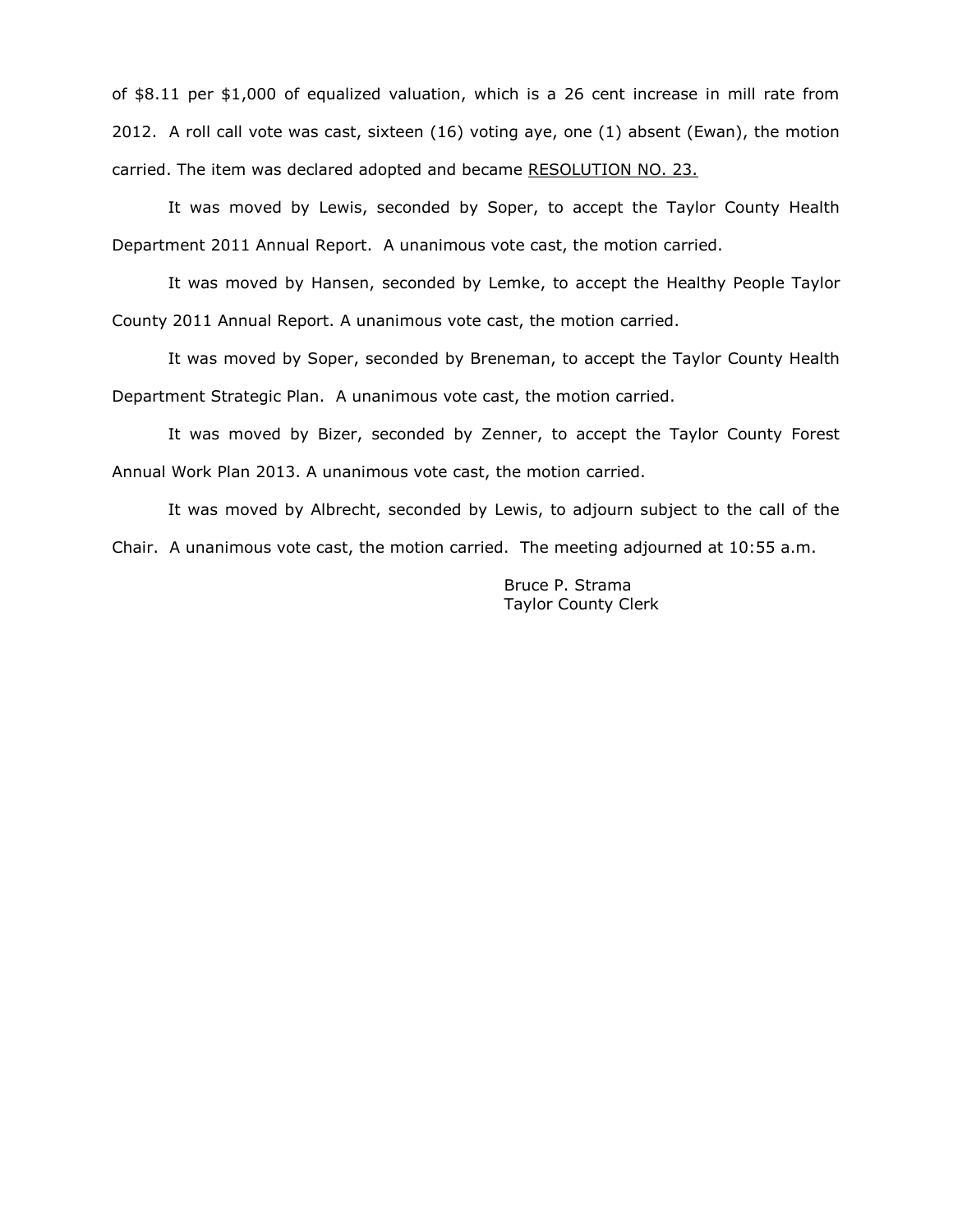## **TAYLOR COUNTY BOARD OF SUPERVISORS**

#### **WEDNESDAY, JUNE 20, 2012**

#### **9:02 A.M.**

The Taylor County Board of Supervisors was called to order at 9:02 a.m. on Wednesday, June 20, 2012, by Chairman Jim Metz in the Third Floor County Board Room, Taylor County Courthouse, 224 South Second Street, Medford, WI 54451.

The Prayer of Divine Guidance was given by Pastor Michael Adedokun, United Methodist Church. The Pledge of Allegiance was led by Supervisor Diane Albrecht. Roll call was taken with seventeen (17) members present. A quorum being present, the board was declared in session.

It was moved by Makovsky, seconded by Lewis, to approve the agenda with twelve

(12) agenda items. A unanimous vote cast, the motion carried.

It was moved by Albrecht, seconded by Thums, to approve the minutes of the April

17, 2012, Session as published. A unanimous vote cast, the motion carried.

County Clerk Bruce Strama read correspondence from Dale and Pat Seidel thanking Taylor County for the time given them to address the County Board regarding the Rustic Road.

#### **Docket No. 2012-4-24:**

A RESOLUTION EXPRESSING APPRECIATION TO EILEEN MUNDT FOR MANY YEARS OF DEDICATED SERVICE TO THE CITIZENS OF TAYLOR COUNTY.

RESPECTFULLY SUBMITTED: HUMAN SERVICES BOARD

It was moved by Krug, seconded by Bizer, to adopt the resolution as submitted. A unanimous vote cast, the motion carried. The item was declared adopted and became

# RESOLUTION NO. 6.

#### **Docket No. 2012-4-25:**

A RESOLUTION EXPRESSING APPRECIATION TO CRAIG ALWIN FOR HIS MANY YEARS OF SERVICE TO TAYLOR COUNTY.

RESPECTFULLY SUBMITTED: HUMAN SERVICES BOARD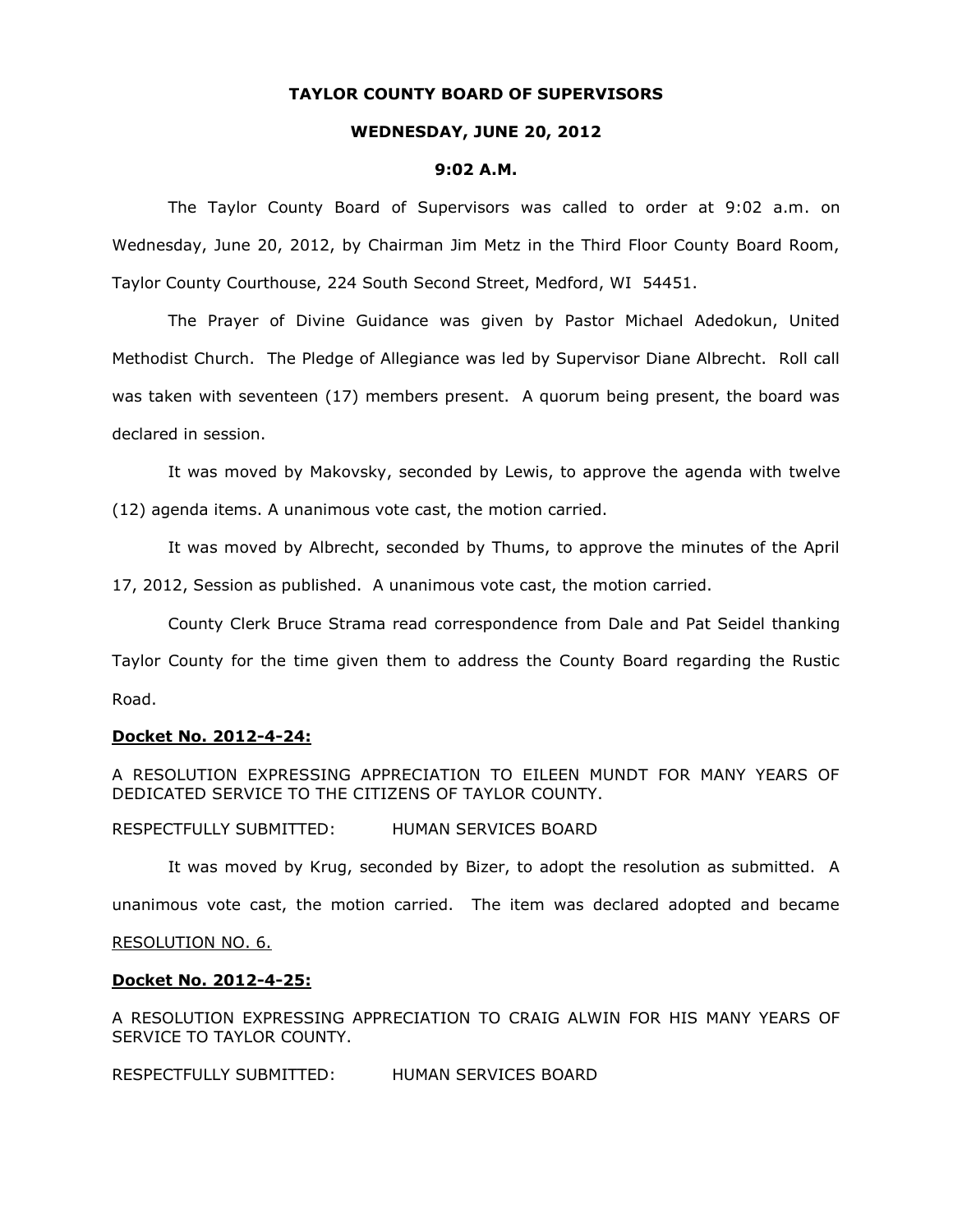It was moved by Krug, seconded by Bizer, to adopt the resolution as submitted. A unanimous vote cast, the motion carried. The item was declared adopted and became

### RESOLUTION NO. 7 .

Eileen Mundt and Craig Alwin were not present to accept their recognition plaques; therefore, the plaques will be mailed to them.

Bruce Czech and Greg Olson, Medford Memorial Association, were present to present a donation of \$150,000.00 to Bruce Daniels, Sheriff, and Jim Metz, County Board Chair, for the Communications Upgrade at the Taylor County Sheriff's Department.

### **Docket No. 2012-4-26:**

A RESOLUTION FOR APPROVAL OF THE LIBRARY PLAN FOR TAYLOR COUNTY (2012 REVISION).

RESPECTFULLY SUBMITTED: LIBRARY BOARD

It was moved by Hansen, seconded by Lemke, to adopt the resolution as submitted.

Tim Hansen explained the plan and resolution and answered questions from the board. A

unanimous vote cast, the motion carried. The item was declared adopted and became

RESOLUTION NO. 8.

## **Docket No. 2012-4-27:**

A RESOLUTION APPROVING A MEMORANDUM OF AGREEMENT WITH THE DEPARTMENT OF NATURAL RESOURCES DIVISION OF FORESTRY TO PARTICIPATE IN THE KNOWLES-NELSON STEWARDSHIP LAND ACQUISITION GRANT PROGRAM.

RESPECTFULLY SUBMITTED: FORESTRY & RECREATION COMMITTEE

It was moved by Zenner, seconded by Bizer, to adopt the resolution as submitted. A

unanimous vote cast, the motion carried. The item was declared adopted and became

### RESOLUTION NO. 9.

### **Docket No. 2012-4-28:**

A RESOLUTION TO AGREE TO COOPERATE IN THE IMPLEMENTATION OF THE COMMUNITY DEVELOPMENT BLOCK GRANT CONSORTIUM WITH LANGLADE COUNTY AS THE LEAD COUNTY.

RESPECTFULLY SUBMITTED: FINANCE COMMITTEE AND HOUSING AUTHORITY

It was moved by Lewis, seconded by Hansen, to adopt the resolution as submitted.

Shelia Nice, Housing Authority Director, answered questions from the board regarding the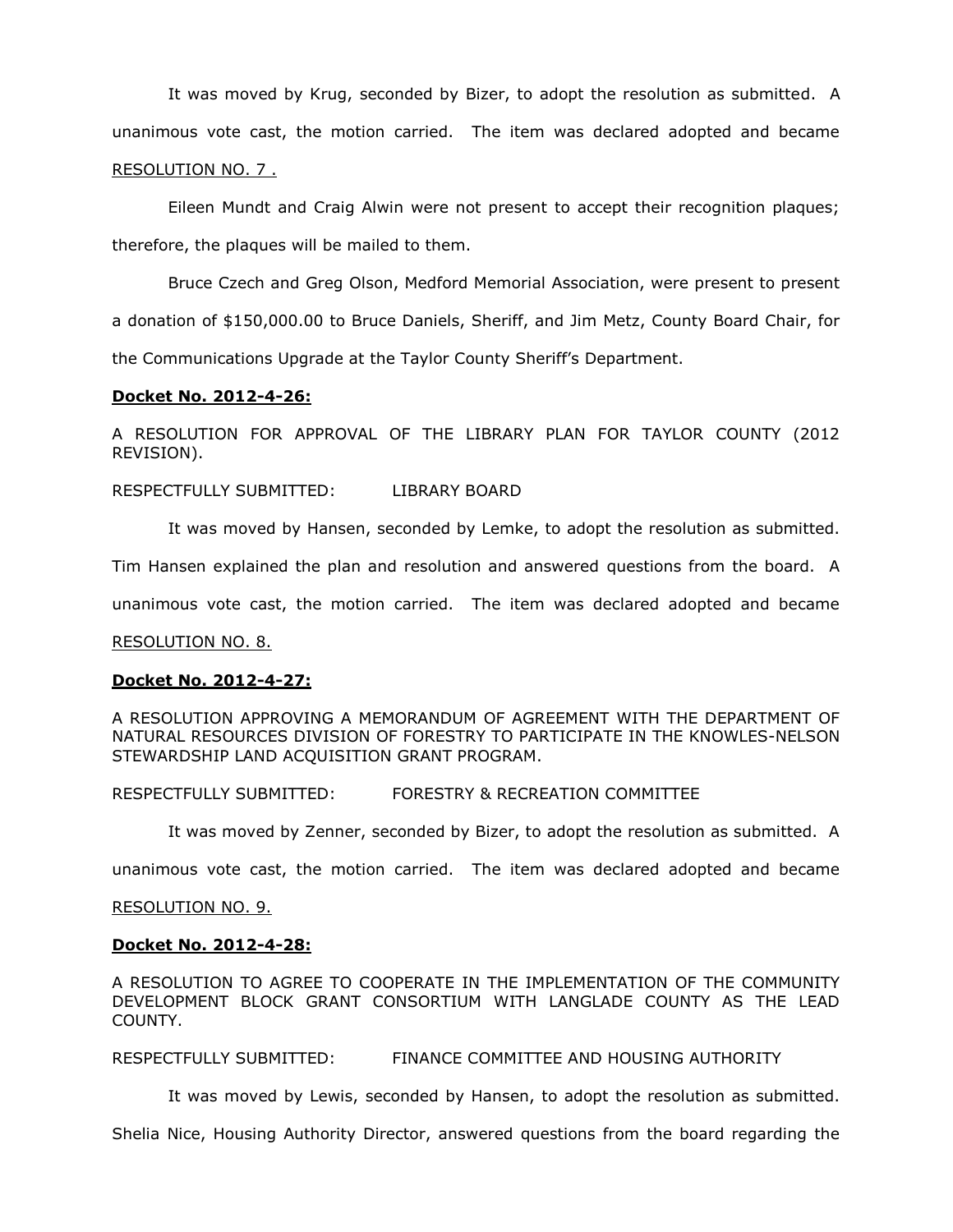resolution and discussed the consortium and funding for Taylor County. A unanimous vote cast, the motion carried. The item was declared adopted and became RESOLUTION NO. 10.

### **Docket No. 2012-4-29:**

AN ORDINANCE TO AMEND SECTION 2.08(24), NOMINATION OF STANDING COMMITTEES BY THE COMMITTEE ON COMMITTEES AND RULES, COUNTY BOARD, TAYLOR COUNTY CODE.

## RESPECTFULLY SUBMITTED: METALLIC MINING COMMITTEE AND JIM METZ, COUNTY BOARD CHAIR

It was moved by Lewis, seconded by Thums, to adopt the ordinance as submitted. Linda Daniels clarified that the ordinance is mostly new language and it was mistakenly sent without underlining the new language starting with item (a). Rollie Thums and William P. Scott; Attorney with Gonzalez, Saggio & Harlan, LLP, in Milwaukee, Wisconsin, Zoning Administrator, answered questions from the board regarding the ordinance. It was moved by Thums, seconded by Fuchs, to amend the ordinance in several sections, in (24) (b), amend as follows: (b) The Metallic Mining Committee shall consist of five county supervisors appointed by the County Board to serve staggered terms not to exceed two  $(2)$  years, including, to the extent possible at the time of appointment, one supervisor from each supervisory district where metallic mineral exploration, prospecting or mining is proposed or conducted, one (1) representative from Westboro and Grover; and certain ex-officio nonvoting members including the Zoning Administrator, County Conservationist, Highway Commissioner, and University of Wisconsin Extension, Community Resource and Economic Development Agent and such other ex-officio members from affected municipalities and tribal governments substantially affected by potential or actual mining as the Metallic Mining Committee deems appropriate. The membership of the Metallic Mining Committee on the date of the adoption of Section 2.08(24), Taylor County Code, shall continue in force until the end of their respective terms, at which time the County Board Chair shall either reappoint or make new appointment of such members; in  $(24)(e)$  1, amend as follows:

1. Analyze implications of exploration, prospecting and mining and investigate the probable possible impacts that exploration, prospecting and mining would have on the County and its residents and transients; in (24)(e) 12, amend as follows: 12. Formulate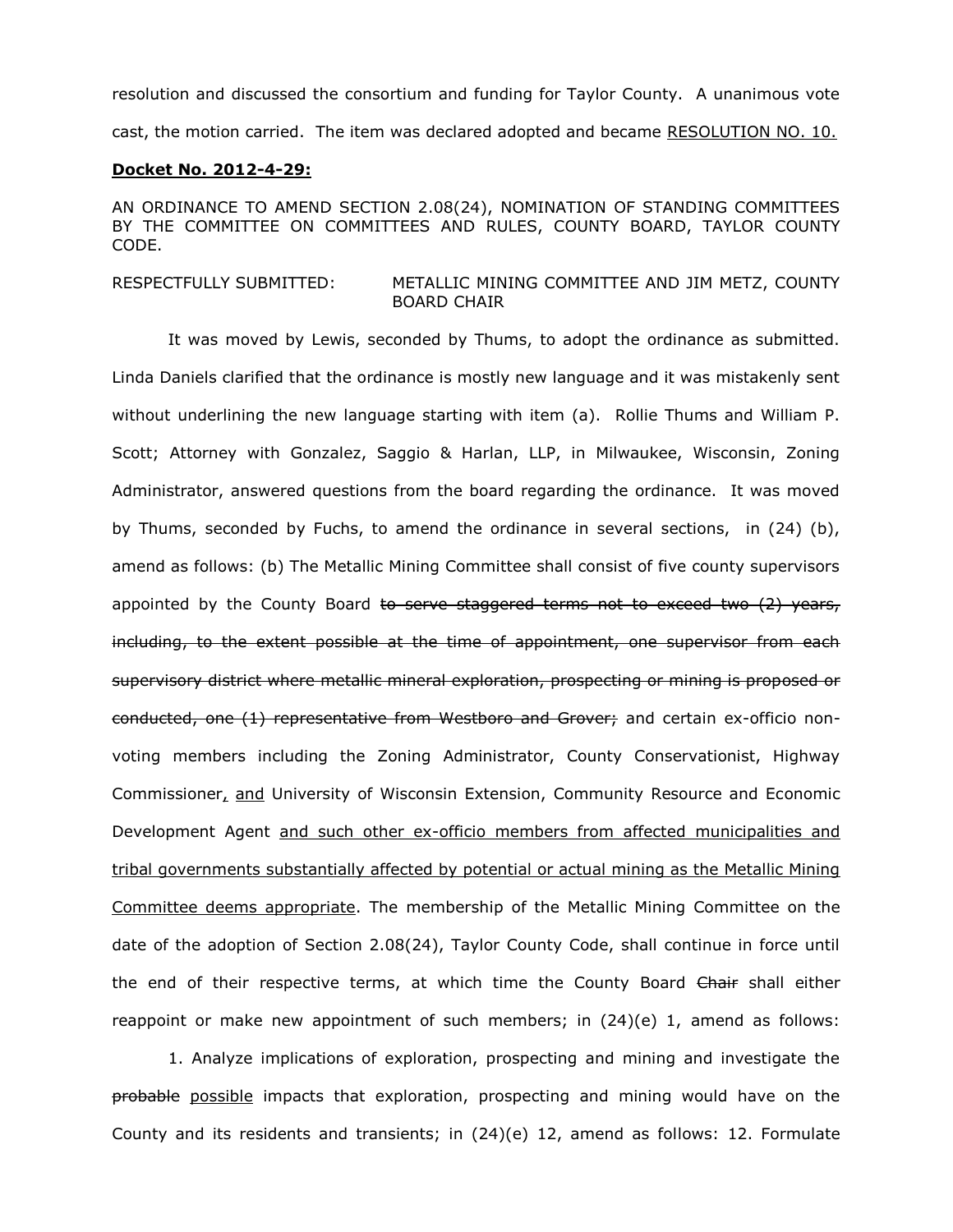recommendations to the County Board on how to spend spend utilize, distribute or invest funds received by the Metallic Mining Committee from the County or the investment and local impact fund board under Sections 70.395  $(2)(q)$  and 70.395 $(2)(d)$ , (fm) and  $(q)$ , Wisconsin State Statutes; and in (24)(e) 13, amend as follows: 13. Negotiate local agreements under Section 293.41(3), Wisconsin State Statutes, for approval by the County Board after public hearing; and in  $(24)(q)$ , amend as follows:  $(q)$  The Metallic Mining Committee shall provide periodic status reports to the County Board regarding the Metallic Mining Committee's objective, work initiatives and work products, as requested by the County Board but not less than quarterly and or as otherwise deemed appropriate by the Metallic Mining Committee. Each An annual report to the County Board shall include a written summary of the then current exploration, prospecting and mining issues and the Metallic Mining Committee's accomplishments during the preceding twelve months and objectives, action plan and timetable for goal attainment during the upcoming twelve months. A unanimous vote cast, the motion carried. The ordinance, as amended, was then voted on. A unanimous vote cast, the motion carried. The item was declared adopted and became ORDINANCE NO. 595.

### **Docket No. 2012-4-30:**

RESOLUTION TO APPROVE PLAT - MOUNT OLIVE CEMETERY – 2011 ADDITION.

RESPECTFULLY SUBMITTED: LAND INFORMATION COMMITTEE

It was moved by Lewis, seconded by Thums, to adopt the resolution as submitted. A unanimous vote cast, the motion carried. The item was declared adopted and became RESOLUTION NO. 11.

#### **Docket No. 2012-4-31:**

AN ORDINANCE TO AMEND SECTION 3.04(6), GENERAL PROVISIONS, COUNTY EMPLOYMENT, TAYLOR COUNTY CODE.

RESPECTFULLY SUBMITTED: PERSONNEL COMMITTEE AND JIM METZ, COUNTY BOARD CHAIR

It was moved by Zenner, seconded by Krug, to adopt the ordinance as submitted. It was then moved by Lewis, seconded by Zenner, to amend the ordinance by adding "more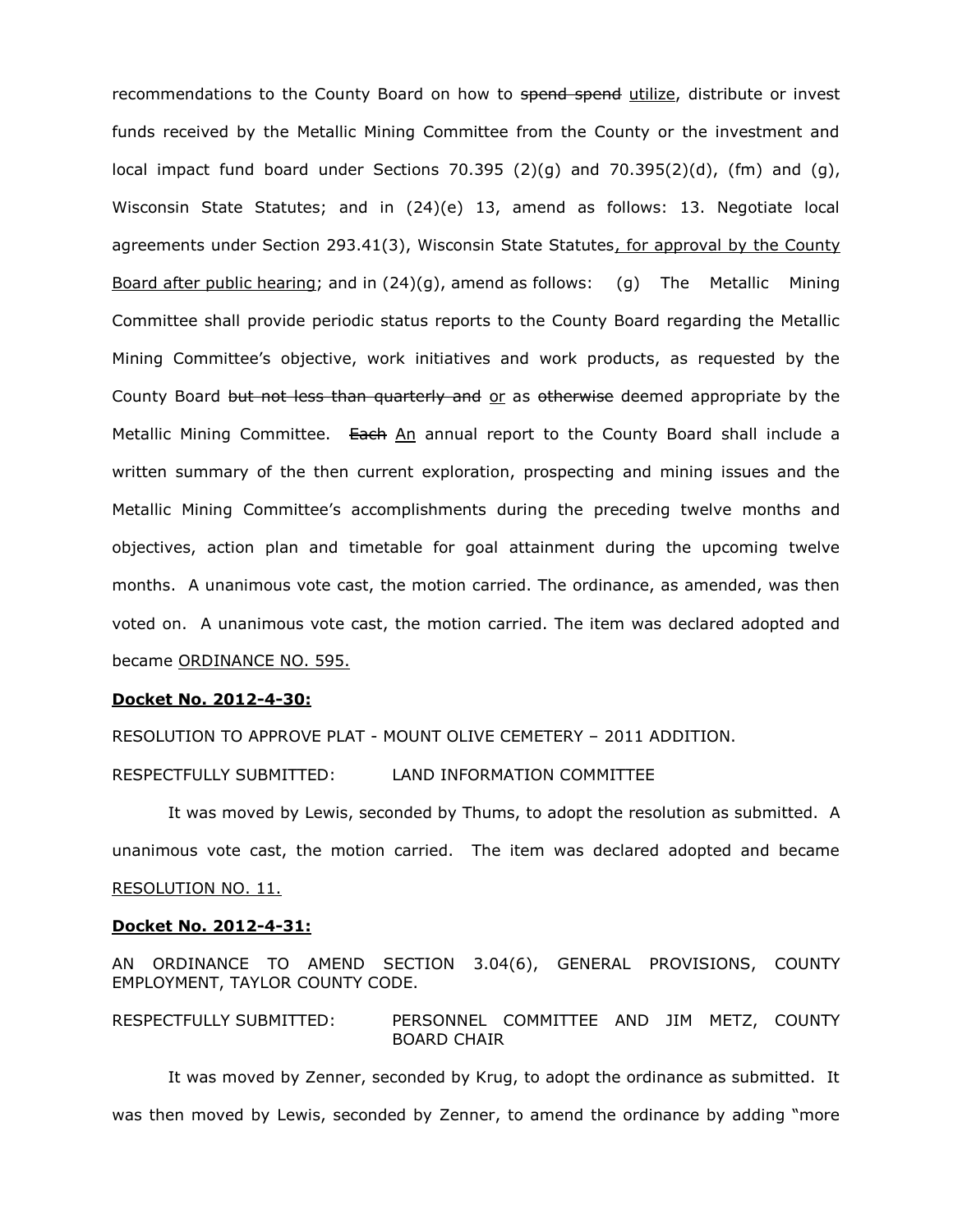than two (2) days" to read "may not use more than two (2) days vacation" in the first sentence of 3.04(6). A unanimous vote cast, the motion carried. The ordinance, as amended, was then voted on. A unanimous vote cast, the motion carried. The item was declared adopted and became ORDINANCE NO. 596.

The County Board of Supervisors moved to the Jury Courtroom, on the second floor of the Taylor County Courthouse. Judge Ann Knox-Bauer gave a presentation on courthouse security. The Judge shall appoint a Security and Facilities Committee. She discussed the structure and membership of the committee and showed a video regarding Courtroom Security Supreme Court Rule 68.

It was moved by Albrecht, seconded by Hansen, to adjourn subject to the call of the Chair. A unanimous vote cast, the motion carried. The meeting adjourned at 11:15 a.m.

> Bruce P. Strama Taylor County Clerk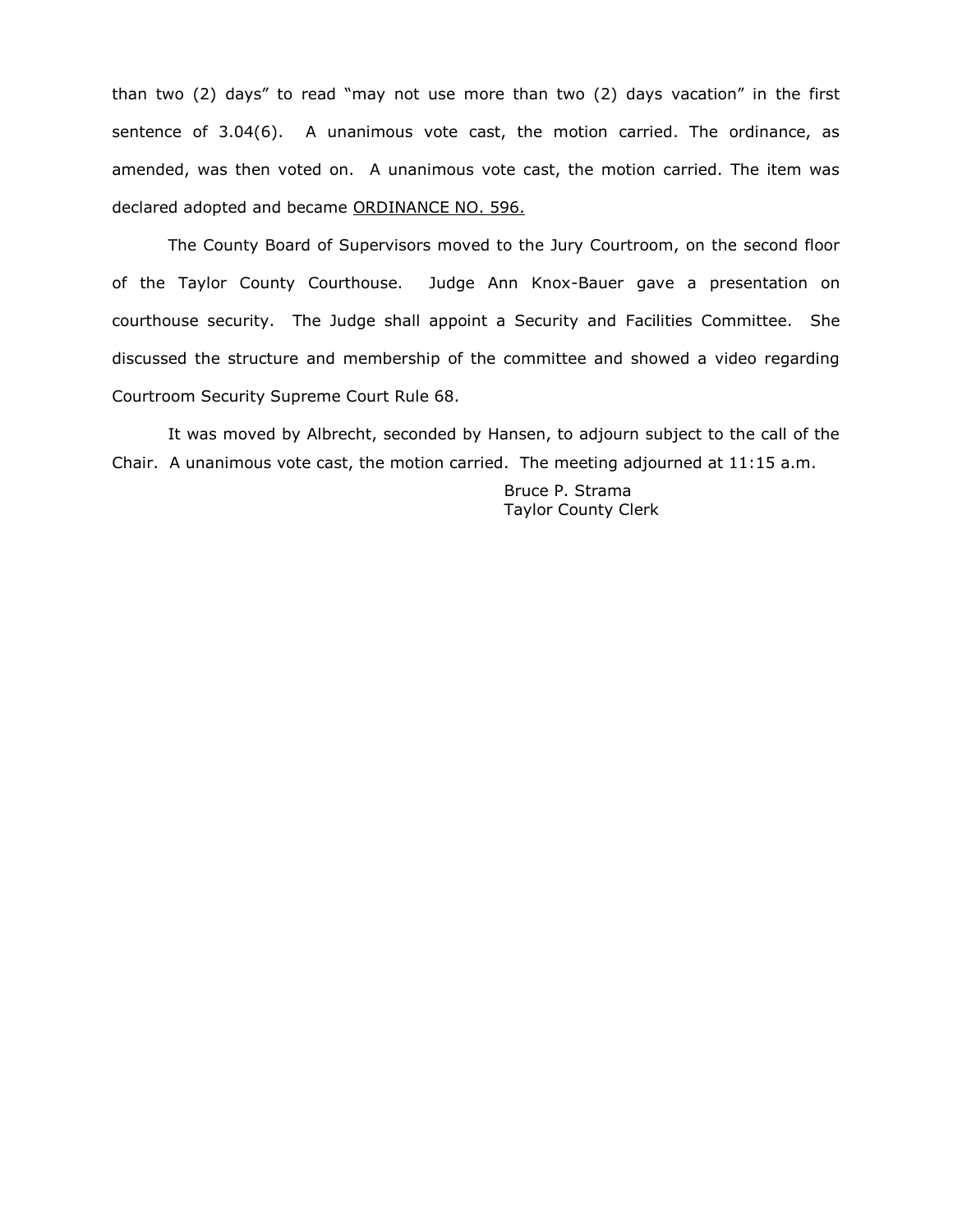## **TAYLOR COUNTY BOARD OF SUPERVISORS**

### **TUESDAY, APRIL 17, 2012**

#### **9:03 A.M.**

The Taylor County Board of Supervisors was called to order at 9:03 a.m. by Chairman Jim Metz on Tuesday, April 17, 2012, in the Third Floor County Board Room, Taylor County Courthouse, 224 South Second Street, Medford, WI 54451.

The Prayer of Divine Guidance was given by Pastor Brian Karlik, Woodland Community Church, Westboro, WI. The Pledge of Allegiance was led by Supervisor Diane Albrecht.

### **CERTIFICATE OF DETERMINATION OF PERSONS ELECTED**

We do, therefore, determine and certify the following named persons having received the greatest number of votes for the respective office for which each was a candidate, are hereby declared to be elected to said offices, to wit:

- DISTRICT 1: Dan Makovsky
- DISTRICT 2: Tim Hansen
- DISTRICT 3: Roger Ewan
- DISTRICT 4: Jim Metz
- DISTRICT 5: Robert E. Lee
- DISTRICT 6: Scott M. Mildbrand
- DISTRICT 7: David A. Lemke
- DISTRICT 8: Charles Zenner
- DISTRICT 9: Diane J. Albrecht
- DISTRICT 10: Dave Bizer
- DISTRICT 11: Dennis J. Fuchs
- DISTRICT 12: Rolland Thums
- DISTRICT 13: Lester Lewis
- DISTRICT 14: Myron Brooks
- DISTRICT 15: William K. Breneman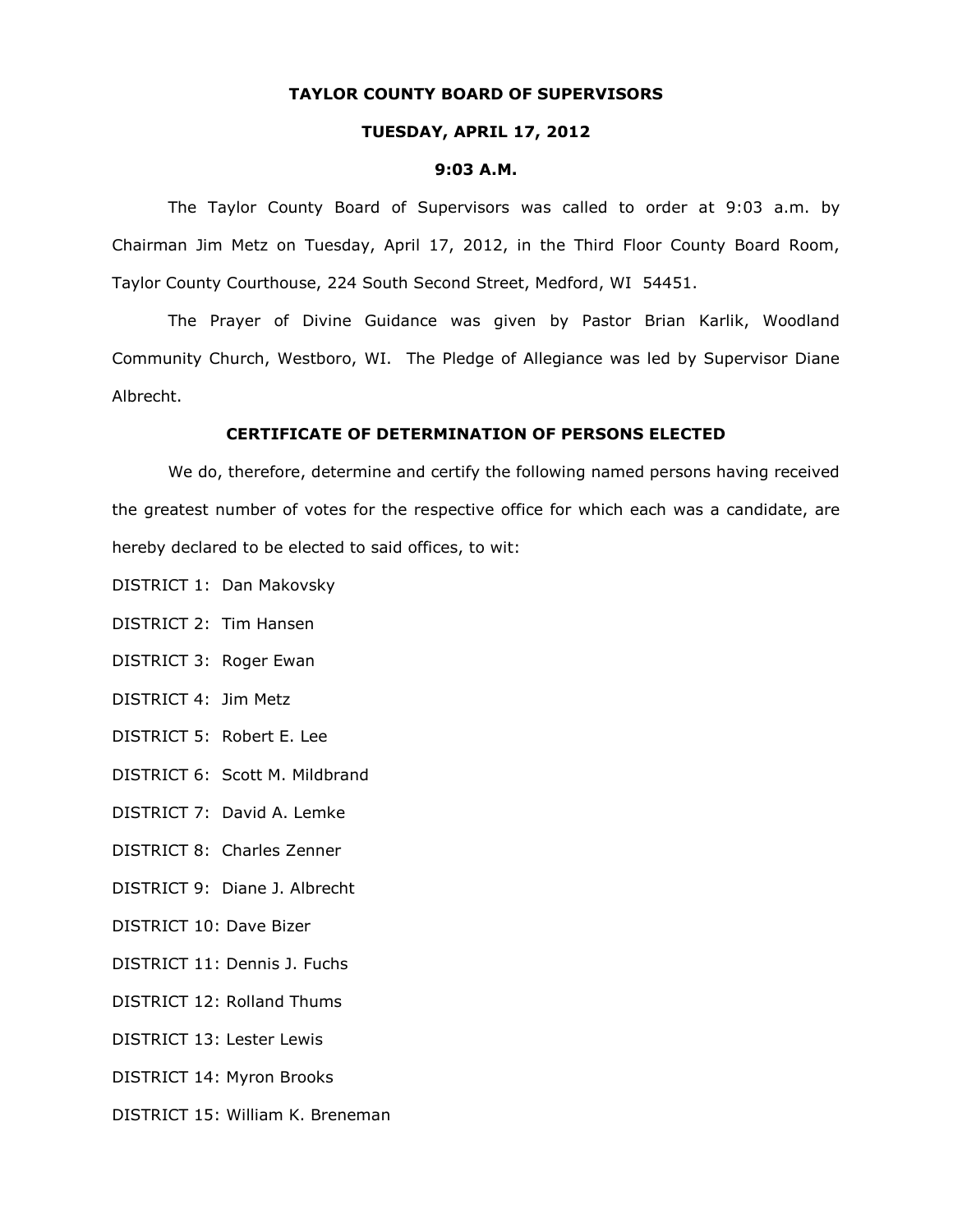### DISTRICT 16: Ray Soper

### DISTRICT 17: David Krug

WITNESS our hands at the office of the Taylor County Clerk, at Medford, Wisconsin, in said county this  $10^{th}$  day of April, in the year of our Lord, Two Thousand Twelve.

BOARD OF CANVASSERS: Bruce Strama, County Clerk; Jon S. Olson, Republican; Ray A. Mallo, Democrat.

County Board members were sworn in by Judge Ann Knox-Bauer and acknowledged their oaths of office.

Roll call was taken by County Clerk Bruce Strama. Seventeen members were present. A quorum being present, the Board was declared in session.

It was moved by Hansen, seconded by Ewan, to approve the minutes of the February

23, 2012, Session as published. A unanimous vote cast, the motion carried.

It was moved by Albrecht, seconded by Mildbrand, to approve the agenda with twenty-two (22) items. A unanimous vote cast, the motion carried.

County Clerk Bruce Strama read a letter of correspondence from Medford Area for Tomorrow, Inc. in appreciation of the \$10,000 donation for the Medford River Walk Bridge Project.

Chairman Jim Metz presented plaques to Fred Parent and Scott Copenhaver to recognize their years of service to the Taylor County Board of Supervisors. John Werner III was not in attendance to receive his plaque.

## **Docket No. 2012-3-17:**

A RESOLUTION EXPRESSING APPRECIATION TO PATRICIA SMITH FOR HER MANY YEARS OF SERVICE TO TAYLOR COUNTY.

## RESPECTFULLY SUBMITTED: EXECUTIVE COMMITTEE

It was moved by Zenner, seconded by Lewis, to adopt the resolution as submitted. A unanimous vote cast, the motion carried. The item was declared adopted and became RESOLUTION NO. 1.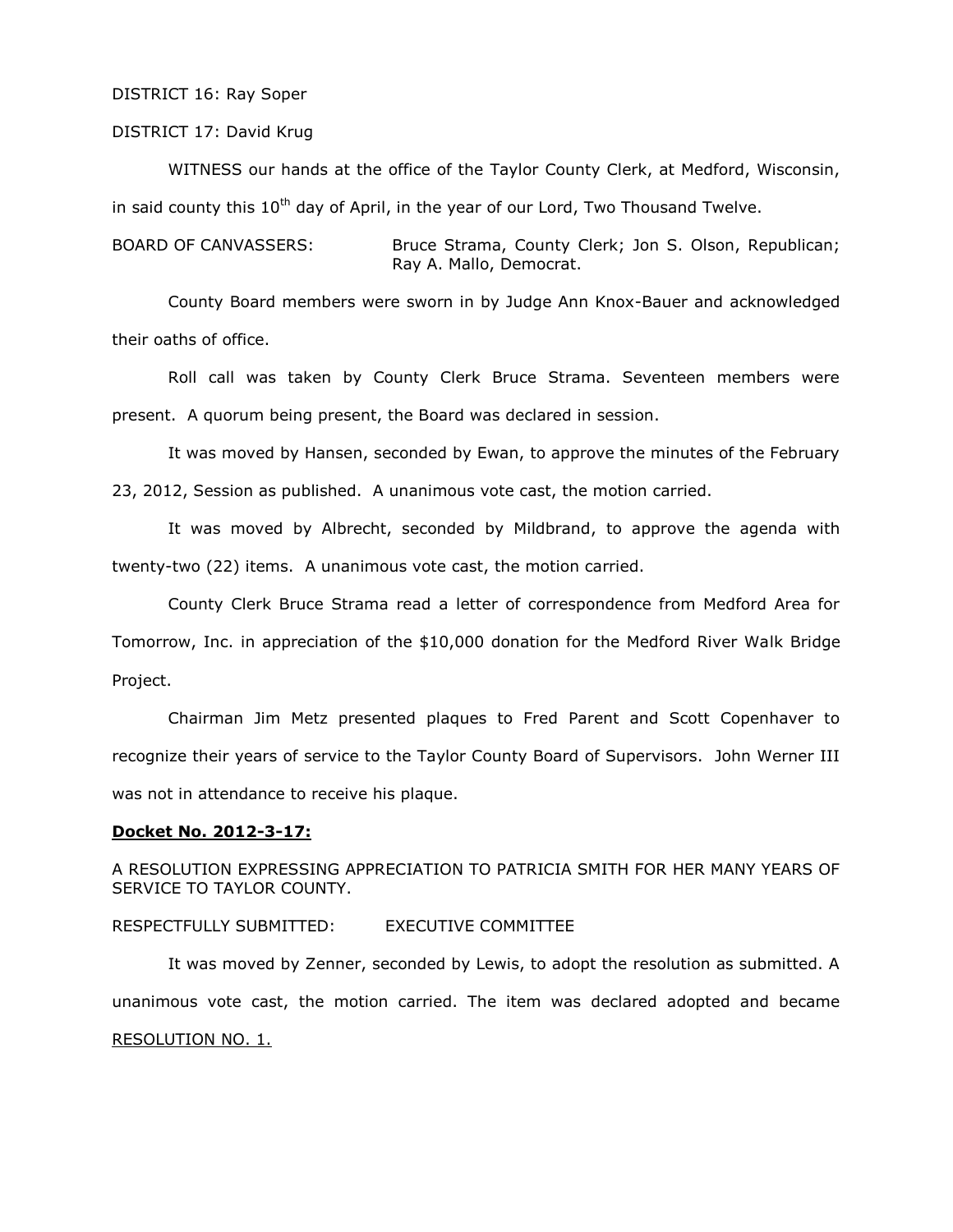Chairman Jim Metz presented a plaque to Patricia Smith for her years of service to Taylor County. Ms. Smith addressed the board and expressed her appreciation to Taylor County.

## **Docket No. 2012-3-18:**

## A RESOLUTION EXPRESSING APPRECIATION TO THEODORE NAGEL FOR HIS MANY YEARS OF DEDICATED SERVICE TO THE CITIZENS OF TAYLOR COUNTY.

## RESPECTFULLY SUBMITTED: LAW ENFORCEMENT AND EMERGENCY SERVICES COMMITTEE

It was moved by Breneman, seconded by Lemke, to adopt the resolution as submitted. A unanimous vote cast, the motion carried. The item was declared adopted and became RESOLUTION NO. 2.

Chairman Jim Metz presented a plaque to Theodore Nagel for his years of service to Taylor County. Mr. Nagel addressed the board and expressed his appreciation to Taylor County.

The Rules of the Board, Chapter 2 of the Taylor County Code, were then acted on. It was moved by Lewis, seconded by Bizer, to amend Section 2.08, Nomination of Standing Committees by the Committee on Committees and Rules, to read "The Committee on Committees and Rules shall nominate members and chairs for the following standing committees and boards for approval and appointment by the County Board Chair before the first of June in any year, as provided by Wisconsin Statute Section  $59.06$  59.13(1), Wisconsin State Statutes, before the first of June in any year:." A unanimous vote cast, the motion carried.

It was then moved by Fuchs, seconded by Lemke, to amend Section 2.08 (19)(a), Nomination of Standing Committees by the Committee on Committees and Rules, [Zoning Committee] to read "The committee shall have general responsibility in the areas of land use, zoning, sanitation, and planning as set forth in Chapters 29, 30, 31, 32, 33, 34 and 46, Taylor County Code, and Sections 59.97 59.69 and 59.971 59.692, Wisconsin State Statutes." A unanimous vote cast, the motion carried.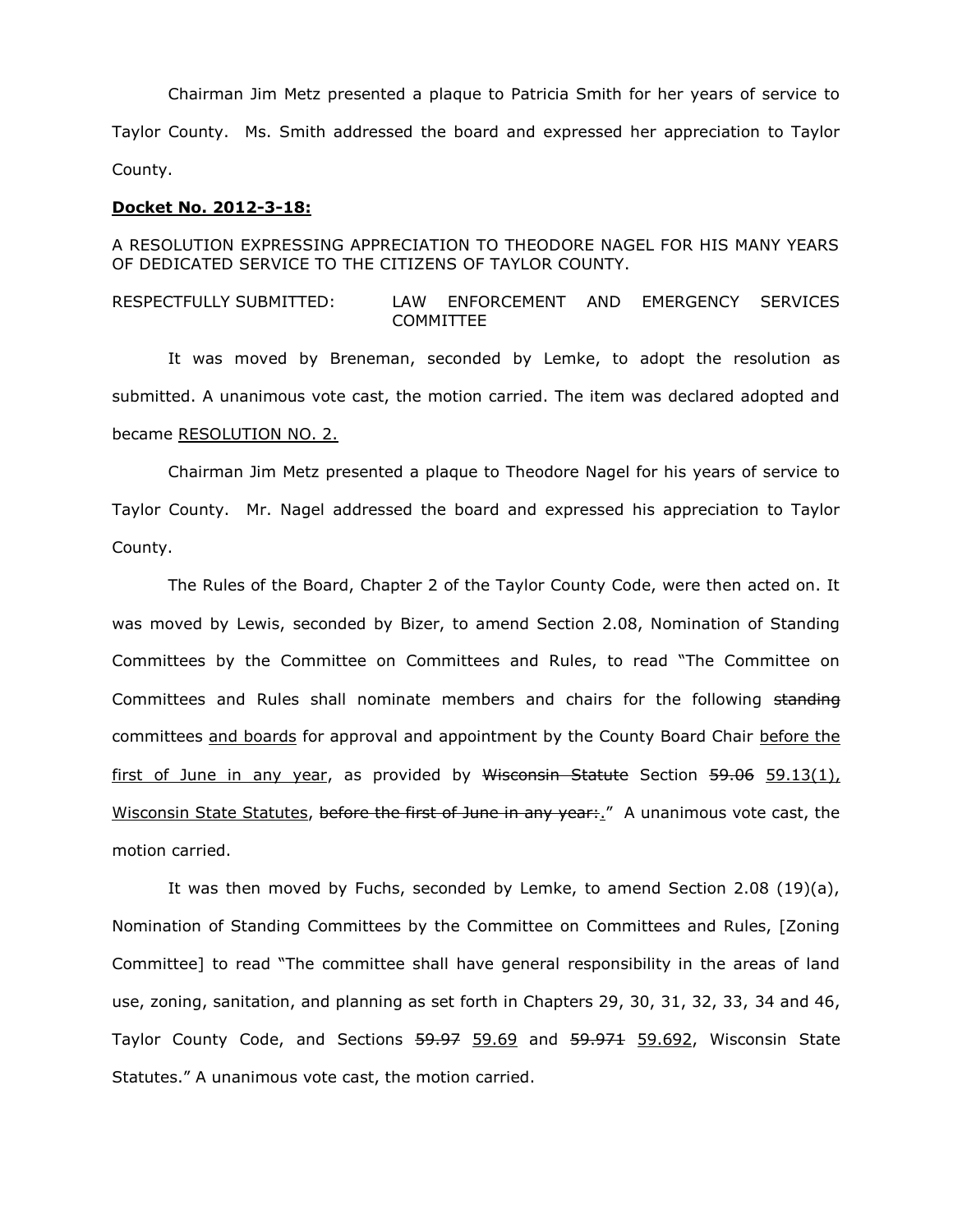It was moved by Lewis, seconded by Bizer, to approve the Rules of the Board,

Chapter 2 of the Taylor County Code, as amended. A unanimous vote cast, the motion carried.

Marie Koerner and Brad Ruesch were appointed as ballot clerks.

The next item on the agenda was the election of the County Board Chair.

## **COUNTY BOARD CHAIR NOMINATIONS:**

Charles Zenner, Jim Metz, Scott Mildbrand

Supervisor Zenner declined the nomination.

## **COUNTY BOARD CHAIR ELECTION:**

 $1^{ST}$  BALLOT: Mildbrand - 5; Metz - 12

Supervisor Metz was declared the County Board Chair.

## **1 ST VICE CHAIR NOMINATIONS:**

Lester Lewis, Charles Zenner, Scott Mildbrand, David Bizer, Tim Hansen

Supervisors Hansen, Lewis, and Bizer declined the nomination.

## **1 ST VICE CHAIR ELECTION:**

1<sup>ST</sup> BALLOT: Mildbrand - 7; Zenner - 10

Supervisor Zenner was declared the  $1<sup>st</sup>$  Vice Chair.

## **2 ND VICE CHAIR NOMINATIONS:**

Tim Hansen, Lester Lewis, Scott Mildbrand, Rollie Thums

## **2 ND VICE CHAIR ELECTION:**

 $1^{ST}$  BALLOT: Hansen – 6, Lewis – 3, Mildbrand – 6, Thums – 2

 $2^{ND}$  BALLOT: Hansen - 5, Lewis - 3, Mildbrand - 9, Thums - 0

Supervisor Mildbrand was declared the 2<sup>nd</sup> Vice Chair.

## **1 ST MEMBER & CHAIR OF HIGHWAY COMM. NOMINATIONS:**

Scott Mildbrand, Diane Albrecht, Lester Lewis, David Bizer, Charles Zenner, Ray

## Soper, David Lemke

Supervisors Albrecht, Bizer, Zenner and Lemke declined the nomination.

# **1 ST MEMBER & CHAIR OF HIGHWAY COMM. ELECTION:**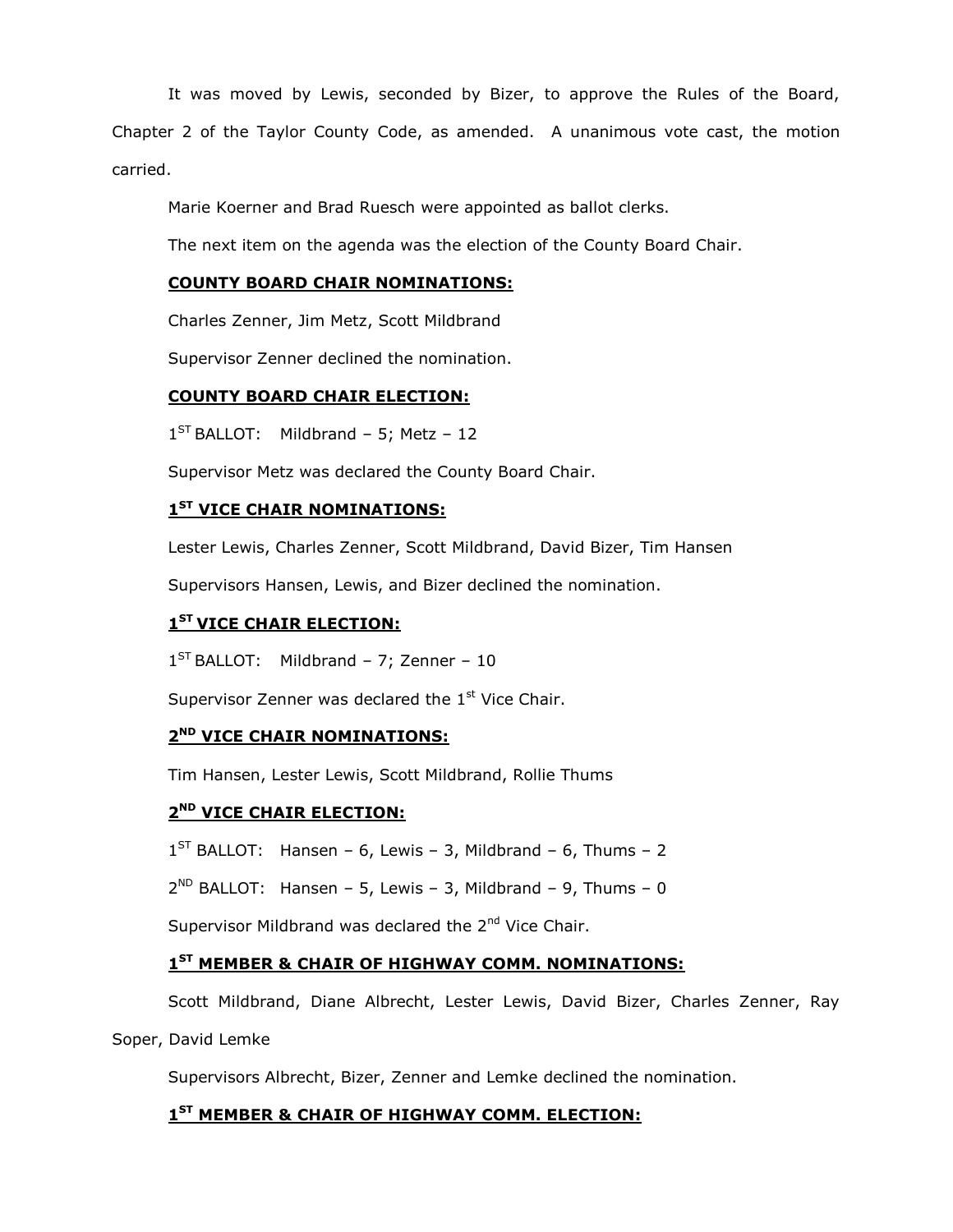$1<sup>ST</sup>$  BALLOT: Mildbrand – 10, Lewis – 1, Soper – 6

Supervisor Mildbrand was declared the  $1<sup>st</sup>$  Member & Chair of the Highway Committee

# **2 ND MEMBER OF HIGHWAY COMM. NOMINATIONS:**

Ray Soper, Dennis Fuchs, Rollie Thums, Charles Zenner, Bill Breneman, Lester Lewis,

David Lemke

Supervisor Lewis declined the nomination.

# **2 ND MEMBER OF HIGHWAY COMM. ELECTION:**

 $1^{ST}$  BALLOT: Soper – 7, Fuchs – 3, Zenner – 4, Thums – 1, Breneman – 0, Lemke –

2

Supervisors Thums and Breneman declined the nomination.

 $2^{ND}$  BALLOT: Soper – 12, Fuchs – 1, Zenner – 2, Lemke – 2

Supervisor Soper was declared the 2<sup>nd</sup> Member of the Highway Committee.

## **3 RD MEMBER OF HIGHWAY COMM. NOMINATIONS:**

Dennis Fuchs, Rollie Thums, Charles Zenner, David Lemke, David Bizer

Supervisor Bizer declined the nomination.

## **3 RD MEMBER OF HIGHWAY COMM. ELECTION:**

 $1<sup>ST</sup>$  BALLOT: Fuchs - 5, Thums - 2, Zenner - 6, Lemke - 4

Supervisor Thums declined the nomination.

2 ND BALLOT: Fuchs – 6, Zenner – 5, Lemke – 6

 $3<sup>RD</sup>$  BALLOT: Fuchs - 5, Zenner - 4, Lemke - 8

Supervisor Zenner declined the nomination.

4 TH BALLOT: Lemke – 11, Fuchs – 6

Supervisor Lemke was declared the  $3<sup>rd</sup>$  Member of the Highway Committee.

## **4 TH MEMBER OF HIGHWAY COMM. NOMINATIONS:**

Charles Zenner, Rollie Thums, Dennis Fuchs, Bill Breneman

# **4 TH MEMBER OF HIGHWAY COMM. ELECTION:**

 $1^{ST}$  BALLOT: Zenner – 6, Fuchs – 9, Breneman – 1, Thums – 1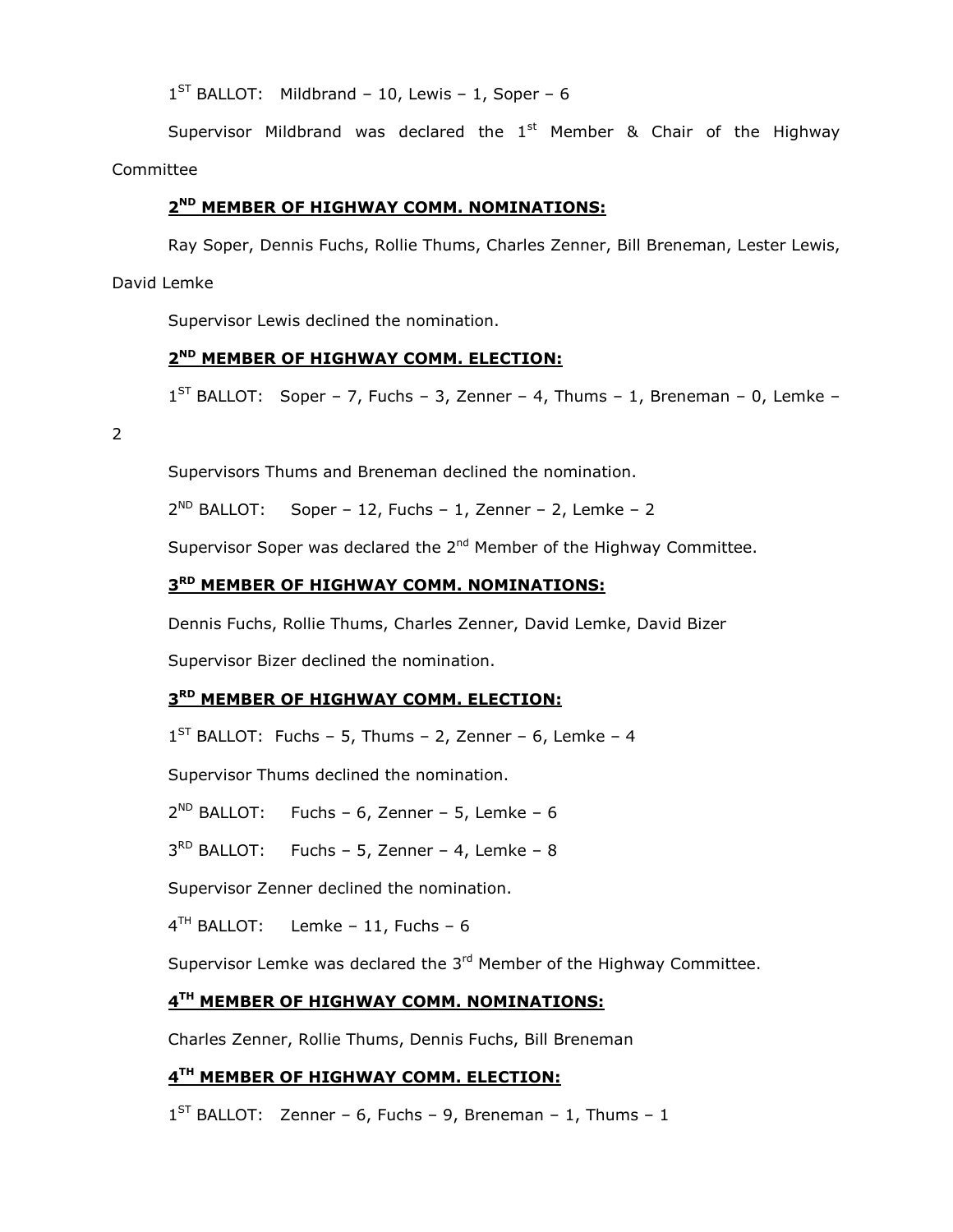Supervisor Fuchs was declared the 4<sup>th</sup> Member of the Highway Committee.

# **5 TH MEMBER OF HIGHWAY COMM. NOMINATIONS:**

Rollie Thums, Charles Zenner, David Krug, Bill Breneman, Lester Lewis, Dennis

Fuchs, Diane Albrecht

Supervisors Krug and Albrecht declined the nomination.

Supervisor Fuchs' nomination was removed as he was already a member of the committee.

# **5 TH MEMBER OF HIGHWAY COMM. ELECTION:**

 $1<sup>st</sup>$  BALLOT: Thums - 4, Zenner - 9, Breneman - 3, Lewis - 1

Supervisor Zenner was declared the  $5<sup>th</sup>$  Member of the Highway Committee.

# **1 ST MEMBER & CHAIR OF EXT. & LC COMM. NOMINATIONS:**

David Krug, Myron Brooks, Diane Albrecht, Lester Lewis, Ray Soper, Scott Mildbrand Supervisors Brooks and Albrecht declined the nomination.

# **1 ST MEMBER & CHAIR OF EXT. & LC COMM. ELECTION:**

 $1<sup>ST</sup>$  BALLOT: Krug – 13, Mildbrand – 0, Lewis – 2, Soper – 2

Supervisor Krug was declared the  $1<sup>st</sup>$  Member and Chair of Extension and Land

Conservation Committee.

## **2 ND MEMBER OF EXT. & LC COMM. NOMINATIONS:**

Ray Soper, Scott Mildbrand, David Bizer, Myron Brooks, Lester Lewis

Supervisors Bizer and Lewis declined the nomination.

# **2 ND MEMBER OF EXT. & LC COMM. ELECTION:**

 $1^{ST}$  BALLOT: Mildbrand - 7, Soper - 7, Brooks - 3

Supervisor Brooks declined the nomination.

2<sup>ND</sup> BALLOT: Mildbrand - 6, Soper - 11

Supervisor Soper was declared the  $2^{nd}$  Member of the Extension and Land Conservation Committee.

## **3 RD MEMBER OF EXT. & LC COMM. NOMINATIONS:**

Scott Mildbrand, Myron Brooks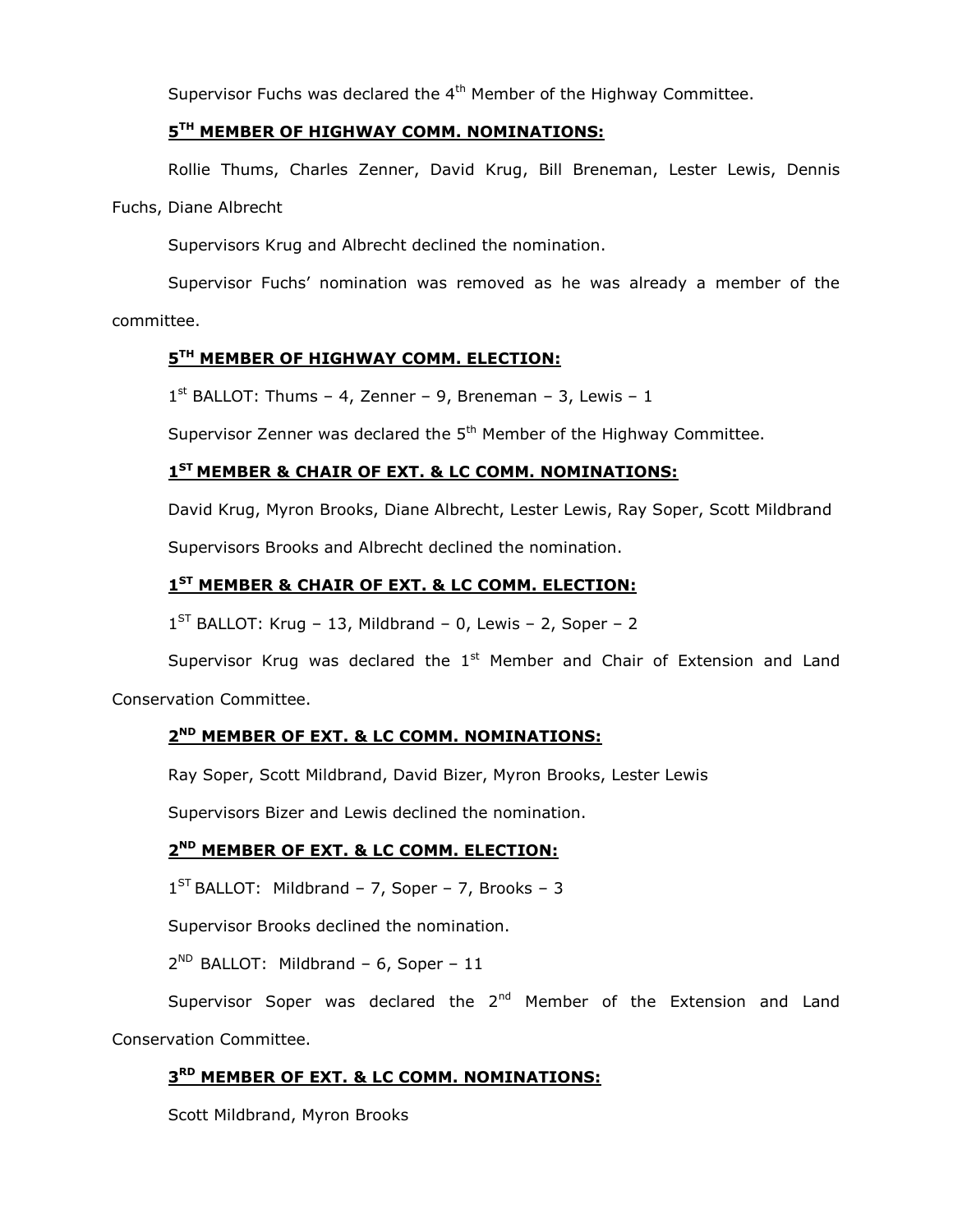## **3 RD MEMBER OF EXT. & LC COMM. ELECTION:**

1<sup>ST</sup> BALLOT: Mildbrand - 13, Brooks - 4

Supervisor Mildbrand was declared the  $3<sup>rd</sup>$  Member of Extension and Land Conservation Committee.

Chairman Metz appointed the following members to the Committee on Committees and Rules: Jim Metz, Chair; Dennis Fuchs, Lester Lewis, Diane Albrecht, David Bizer and Charles Zenner.

Chairman Metz appointed the following members to the Finance Committee: Charles Zenner, Chair; Tim Hansen, Scott Mildbrand, David Krug and Dennis Fuchs.

### **Docket No. 2012-3-19:**

AN ORDINANCE TO REPEAL SECTION 2.08(1)(f), AND CREATE SECTION 2.08(32), NOMINATION OF STANDING COMMITTEES BY THE COMMITTEE ON COMMITTEES AND RULES, COUNTY BOARD, TAYLOR COUNTY CODE.

## RESPECTFULLY SUBMITTED: BUILDINGS, GROUNDS AND PARKS COMMITTEE AND JIM METZ, COUNTY BOARD CHAIR

It was moved by Zenner, seconded by Albrecht, to adopt the ordinance as submitted. A unanimous vote cast, the motion carried. The item was declared adopted and became ORDINANCE NO. 593.

A petition was presented to the board regarding the maintenance of Rustic Road #1. Ken Schmiege, Corporation Counsel, gave his opinion that the Highway Committee has the authority to make the decisions regarding the maintenance of Rustic Road #1. However, the Highway Committee could also refer the maintenance of Rustic Road #1 to the entire board for further discussion. Supervisor Thums asked Pat Seidel to address the board regarding the Rustic Road #1. The request was that the county come up with a plan to repair the road and for the repair plan to be included on a list of County projects. No action was taken on this agenda item.

The County Board recessed from 10:39 a.m. until 11:53 a.m. to allow the Committee on Committees and Rules to meet to make recommendations to the standing committees.

The County Board reconvened at 11:53 a.m.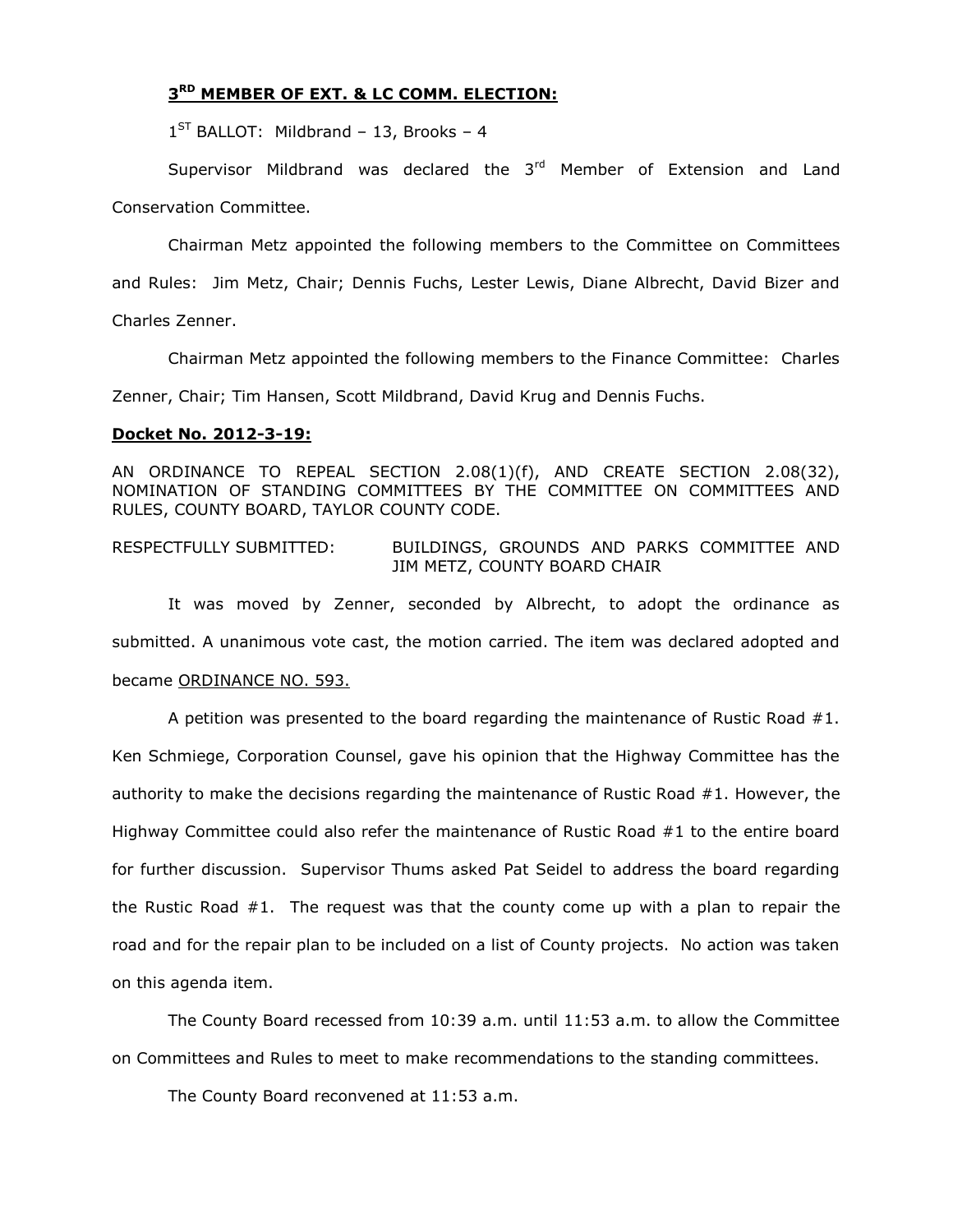It was moved by Lewis, seconded by Krug, to approve the Committee on Committees

and Rules recommendations to the standing committees. A unanimous vote cast, the motion

carried. The committee appointments are as follows:

**PERSONNEL COMMITTEE:** Charles Zenner, Chair; Scott Mildbrand; Lester Lewis; Tim Hansen; David Bizer

**LAW ENFORCEMENT & EMERGENCY SERVICES:** Tim Hansen, Chair; Myron Brooks; Lester Lewis; David Lemke; Bill Breneman

**BOARD OF HEALTH:** Lester Lewis, Chair; Ray Soper; Tim Hansen; Rollie Thums; Regina Syryczuk; Pat Mertens; Carol Tuma; Terrie Flandermeyer

**HUMAN SERVICES BOARD:** David Bizer, Chair; Roger Ewan; David Krug; Robert Lee; Bill Breneman; Scott Mildbrand; Rose Madlon; Lori Willner; Vicky Duffy

**FORESTRY & RECREATION COMMITTEE:** Charles Zenner, Chair; David Bizer; Myron Brooks; Mike Roiger

**ZONING COMMITTEE:** Dennis Fuchs, Chair; Lester Lewis; Daniel Makovsky

**SOLID WASTE & RECYCLING COMMITTEE:** Dennis Fuchs, Chair; Lester Lewis; Daniel Makovsky; Mike Roiger; Larry Ziembo; Barbara Kallenbach; John Fales; Larry Peterson, ex officio; Arlen Albrecht, ex officio

**LAND INFORMATION COMMITTEE:** Lester Lewis, Chair; Ray Soper; Bill Breneman; Marvel Lemke, ex officio; Bruce Strama, ex officio; Sarah Holtz, ex officio; Betty Blumenstein, ex officio; Bob Meyer, ex officio; Larry Peterson, ex officio; Melissa Seavers, ex officio; John Easterly, ex officio; Craig Amundson, ex officio; Dan Olson, ex officio

**BUILDINGS, GROUNDS & PARKS COMMITTEE:** Diane Albrecht, Chair; Lester Lewis; Daniel Makovsky; Bruce Strama, ex officio

**COMMISSION ON AGING:** Diane Albrecht, Chair; Rollie Thums; Darla Jochimsen; Joyce Peterson; Paula Dubiak; Rose Madlon; Mary Bix; John Agen; Judy Troyk; Diane Niggemann, ex officio

**EDUCATION COMMITTEE:** Rollie Thums, Chair; Myron Brooks; Roger Ewan

**INFORMATION TECHNOLOGY COMMITTEE:** David Bizer, Chair; Tim Hansen; Roger Ewan; Carmen Thiede; Allen Poehnelt; Melissa Seavers, ex officio

**AIRPORT COMMITTEE:** Charles Zenner, Chair; Roger Ewan; Robert E. Lee; Russell Gowey; Tim Peterson

**HOUSING AUTHORITY:** Charles Webster, Chair; Tammy Mann; Daniel Makovsky; Roger Ewan; Joe Tomandl

**TOURISM COMMITTEE:** David Lemke, Chair; Diane Albrecht; Bill Breneman; Krist Punzel; Paul Webb; Gary Jensen; Ken Klahn; Arlen Albrecht, ex officio; Bruce Strama, ex officio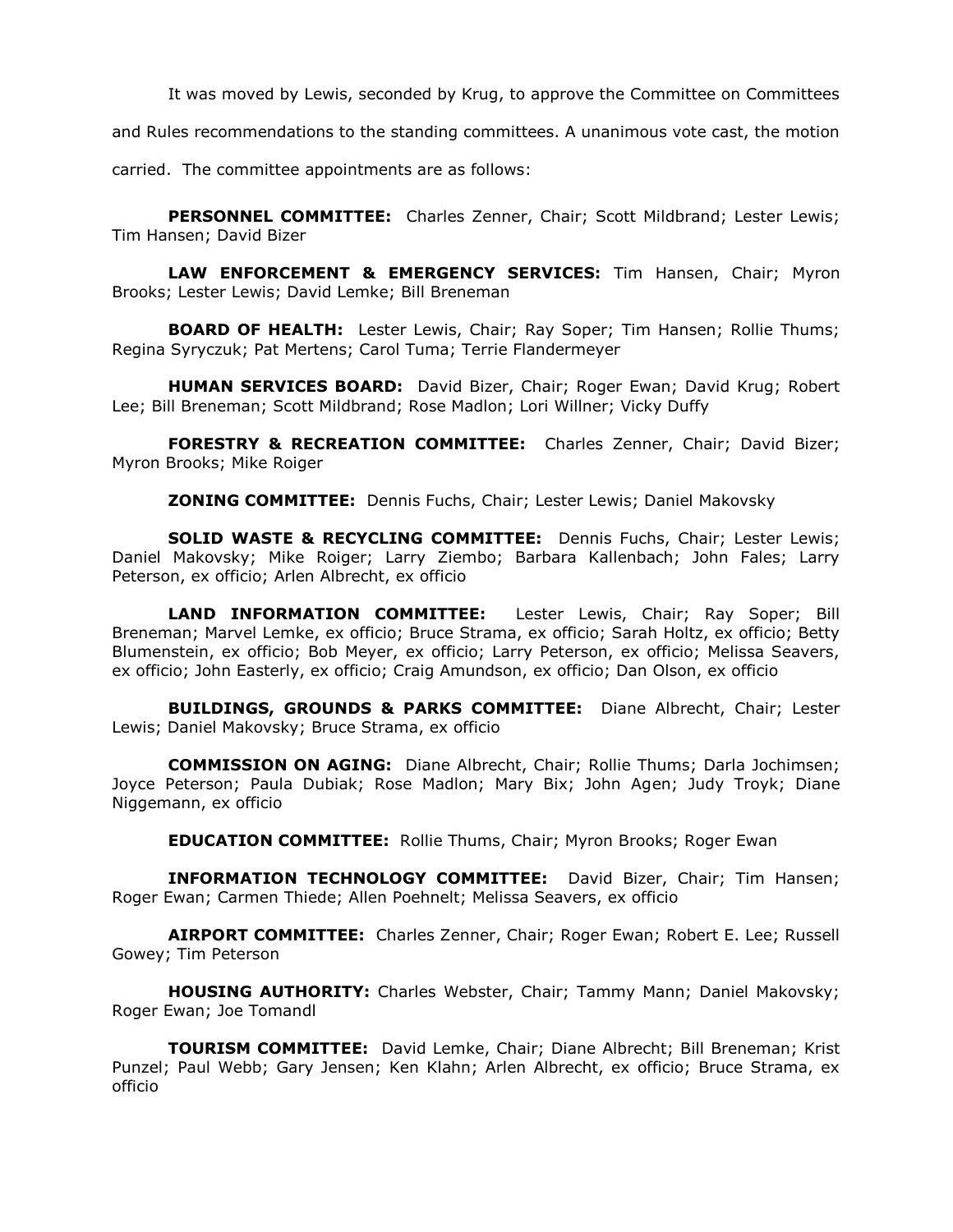**RAILS-TO-TRAILS COMMISSION:** David Lemke, Chair; Marvin Kuenne; Don Albers; Bob Meyer; Mike Roiger, alternate

**TRAFFIC SAFETY COMMISSION:** Jess Sackmann; Bruce Daniels; Nick Synol; Steven Bachman, Traffic Safety, DOT Northwest Region; Jeffrey J. Frenette, Dist. 6 State Patrol; Chris Gengler; Karl Kelz; Dorothy Falasky; Robert Lee; Diane Niggemann; Thomas A. Knoop, DOT; Michael Wellner; Ken Coyer; Pat Sullivan

**VETERANS SERVICE COMMITTEE:** Ray Soper, Chair; Robert Lee; David Krug

**VETERANS SERVICE COMMISSION:** Barry Anderson; Donald Schindler; Rev. Warren Behling

**CEP REPRESENTATIVE:** Rollie Thums; Roger Ewan, Alternate

**CO REP. TO NWRP COMMISSION:** Rollie Thums; Roger Ewan, Alternate

**INDIANHEAD COMMUNITY ACTION AGENCY:** Myron Brooks; Rollie Thums, Alternate

**AGING DISABILITY RESOURCE CENTER (ADRC) REPRESENTATIVE:** David Krug; Diane Albrecht, Alternate

**LOCAL EMERGENCY PLANNING COMMITTEE:** Bill Breneman, Chair; Craig Amundson; Larry Peterson; Kathy Danen; Mike Danen; Patty Krug; Scott Lindow; Jess Sackmann; Mark Kind; Michael Schaefer; Lisa Olson-McDonald; Chad Demulling; Harry Sweda; Tim Ludwig; John Fales; Russ Bullis; Mary Williams; Carol O'Leary; Tom Tallier; Fred Ebert

**LIBRARY BOARD:** Tim Hansen, Chair; Joe Greget; Darlene Wellner; Ned Orthmann; Sandy Zimmerman; Eileen Grunseth; Marcy Thiede

**ECONOMIC DEVELOPMENT COMMITTEE:** Jim Metz, Chair; Charles Zenner; Mike Wellner; Bill Breneman; John Lorenz; Wayne Tlusty; Greg Brunner; Lester Lewis; Debbie Conway; Vern Pernsteiner; Steve Deml; Bruce Strama, ex officio; Arlen Albrecht, ex officio; Sue Emmerich, ex officio

**FAIR BOARD REPRESENTATIVE:** Charles Zenner

**TRANSPORTATION COORDINATION:** Myron Brooks, Chair; Diane Albrecht; David Krug

**LAND USE ADVISORY COMMITTEE:** Dennis Fuchs; Lester Lewis; Tim Peterson; Dan Olson; Cathy Mauer; Bill Breneman; Patti Smith; Mike Roiger; Brian Kulas; Tony Kisclicka; Joyce Balciar; Allan Mueller; Greg Knight

**FAMILY SUPPORT PROGRAM ADVISORY COMMITTEE:** Olusola Adedokun; Kim Lewandowski; Lori Willner; Donna Kalmon; Michele Armbrust; Joseph Greget; Cheryl Ketelhut

**COP/LONG-TERM SUPPORT ADVISORY COMMITTEE:** Shirley Sloniker, Chair; Dan Makovsky; Roger Ewan; Ingrid Purvis; Diane Niggemann; Judy Fillmore; Cheryl Ketelhut; Darlene Nowak; Shirley Kleist; Nancy Nelson; Frances Smith; Nancy Doberstein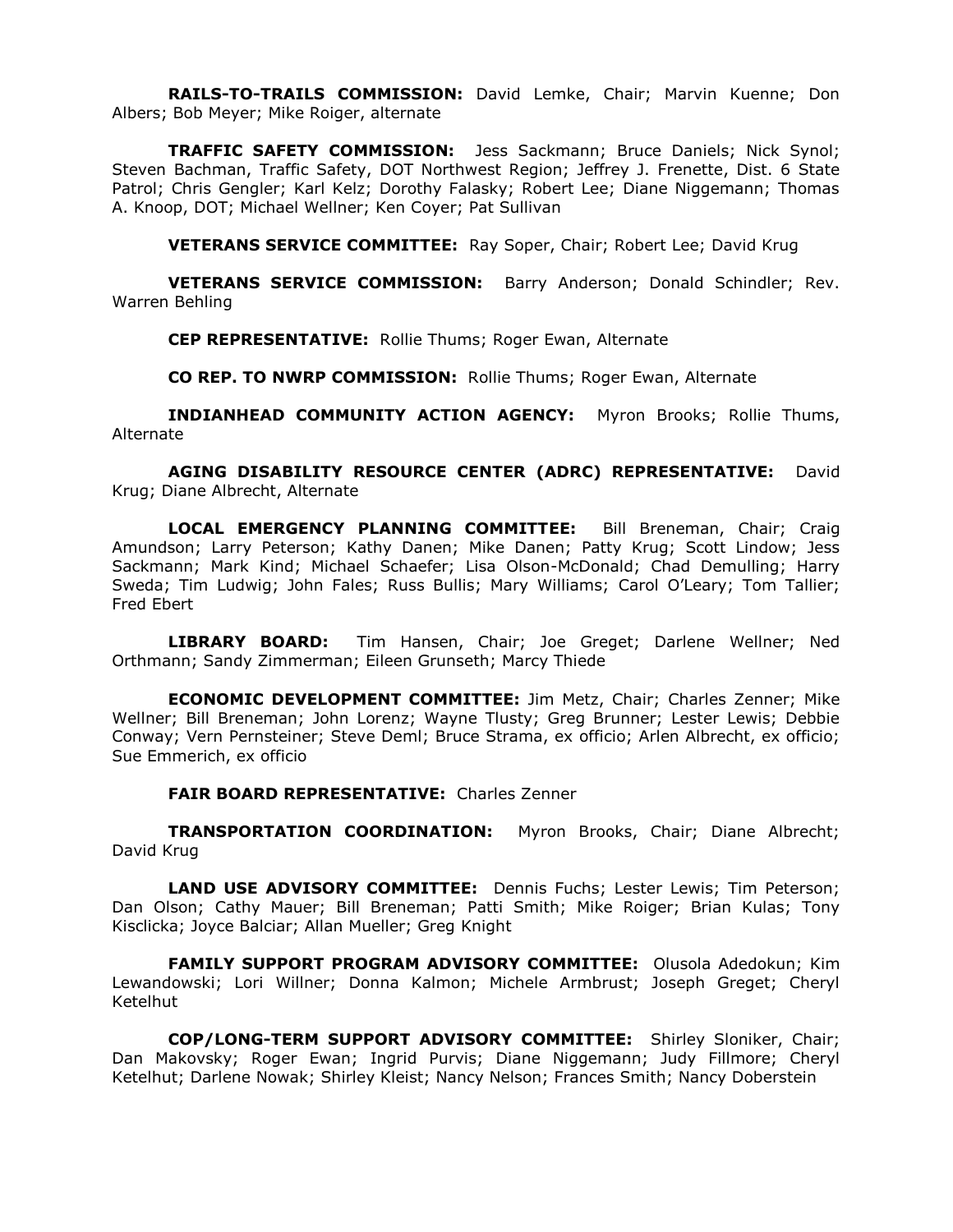**W-2 COMMUNITY STEERING COMMITTEE:** Arlen Albrecht, Chair; Peggy Kellnhofer; Susan Hady; Father Gerard Willger; Sharon Ludwig; Kathy Danen; Jill Koenig; Dan Harrell; Susie Nicks; Paul Thornton; Len Hamman; Sue Emmerich; Kris O'Leary

**MINING COMMITTEE:** Rollie Thums, Chair; Roger Ewan; Myron Brooks; Ray Soper; Dennis Fuchs; Larry Peterson, ex officio; Steve Oberle, ex officio; Arlen Albrecht, ex officio

**BOARD OF ADJUSTMENTS:** Robert Prokop; Ray Mallo; David Krug; Ed Schlosser, alternate; Leroy Jensen, alternate

**EMERGENCY MEDICAL:** Chris Gengler; Craig Amundson; Jess Sackmann; Harry Sweda; Bill Breneman

The Board of Supervisors moved to Docket No. 2012-3-23.

### **Docket No. 2012-3-23:**

A RESOLUTION TO RESCIND RESOLUTION NO. 84, ADOPTED ON FEBRUARY 13, 2012, REGARDING EMPLOYEES OF THE AGING AND DISABILITY RESOURCE CENTER (ADRC).

RESPECTFULLY SUBMITTED: DAVID KRUG, DISTRICT 17 SUPERVISOR

It was moved by Krug, seconded by Lewis, to adopt the resolution as submitted.

David Krug updated the board on resolution history. A roll call vote cast, sixteen (16)

voting aye, one (1) voting no (Lemke), the motion carried. The item was declared adopted

and became RESOLUTION NO. 3.

## **Docket No. 2012-3-20:**

A RESOLUTION ORDERING AN ASSESSOR'S PLAT IN THE TOWN OF CHELSEA.

RESPECTFULLY SUBMITTED: LAND INFORMATION COMMITTEE

It was moved by Lewis, seconded by Ewan, to adopt the resolution as submitted. It was then moved by Krug, seconded by Lewis, to amend the resolution by striking out the words "surrounding Black Lake" located in the third paragraph and by striking out the words "Black Lake in" located in the eighth paragraph. A unanimous vote cast, the motion carried. The resolution as amended was then voted on. A unanimous cast, the motion carried. The item was declared adopted and became RESOLUTION NO. 4.

### **Docket No. 2012-3-21:**

AN ORDINANCE TO AMEND SECTION 22.10(4)(a) AND (b), POLICIES FOR RECEIVING AND DEPOSITING FEES RECEIVED BY COUNTY DEPARTMENTS, COUNTY TREASURY, TAYLOR COUNTY CODE.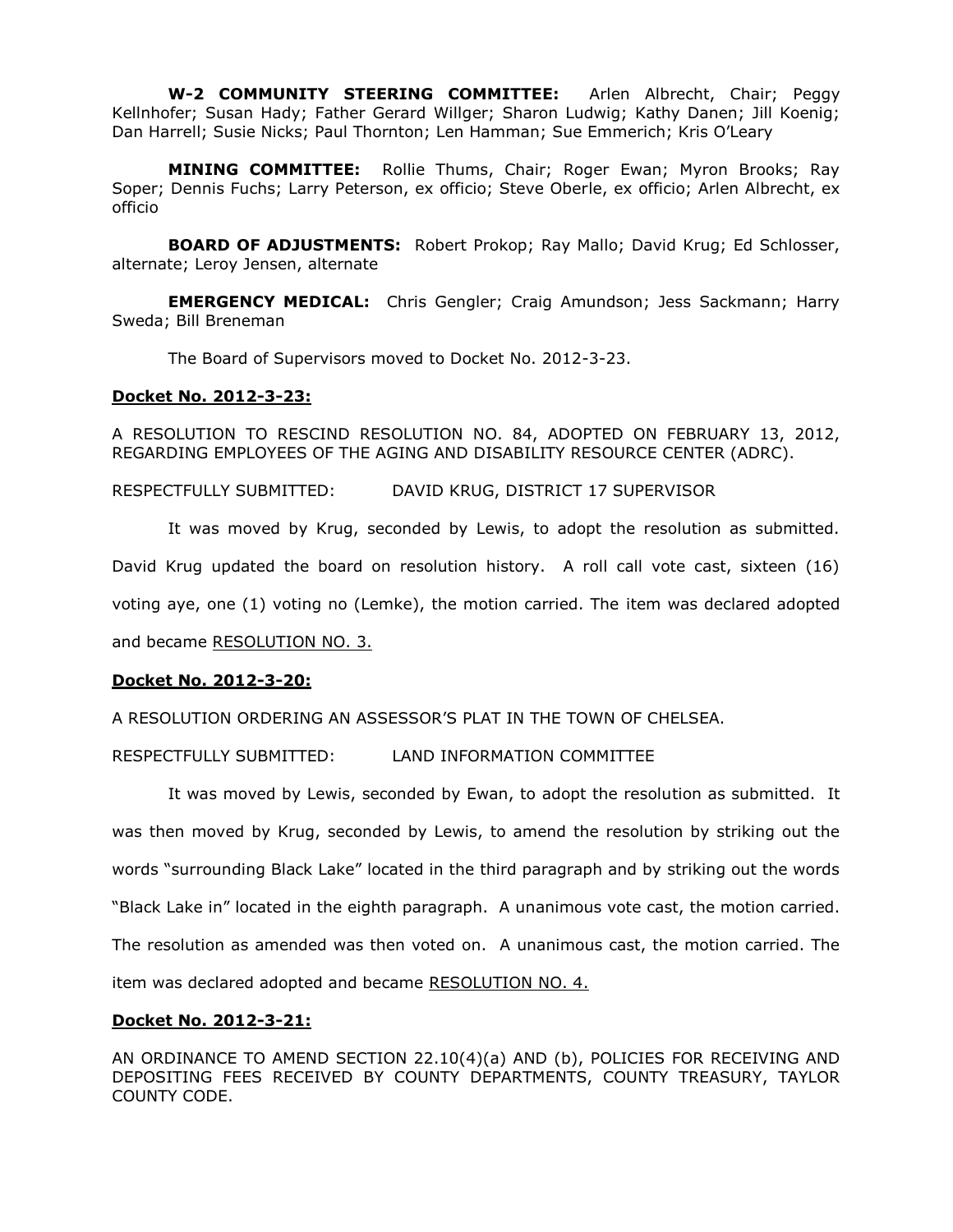RESPECTFULLY SUBMITTED: FINANCE COMMITTEE AND JIM METZ, COUNTY BOARD CHAIR

It was moved by Lewis, seconded by Lemke, to adopt the ordinance as submitted. A unanimous cast, the motion carried. The item was declared adopted and became ORDINANCE NO. 594.

### **Docket No. 2012-3-22:**

A RESOLUTION COMMEMORATING THE 100TH ANNIVERSARY OF COOPERATIVE EXTENSION, A DIVISION OF THE UNIVERSITY OF WISCONSIN-EXTENSION.

RESPECTFULLY SUBMITTED: AGRICULTURE & EXTENSION EDUCATION COMMITTEE

It was moved by Krug, seconded by Soper, to adopt the resolution as submitted. Peggy Nordgren and Michelle Grimm updated the board on UW-Extension activities and history. A unanimous cast, the motion carried. The item was declared adopted and became

## RESOLUTION NO. 5.

It was moved by Albrecht, seconded by Ewan, to adjourn subject to the call of the

Chair. A unanimous vote cast, the motion carried. The meeting adjourned at 12:20 p.m.

Bruce P. Strama Taylor County Clerk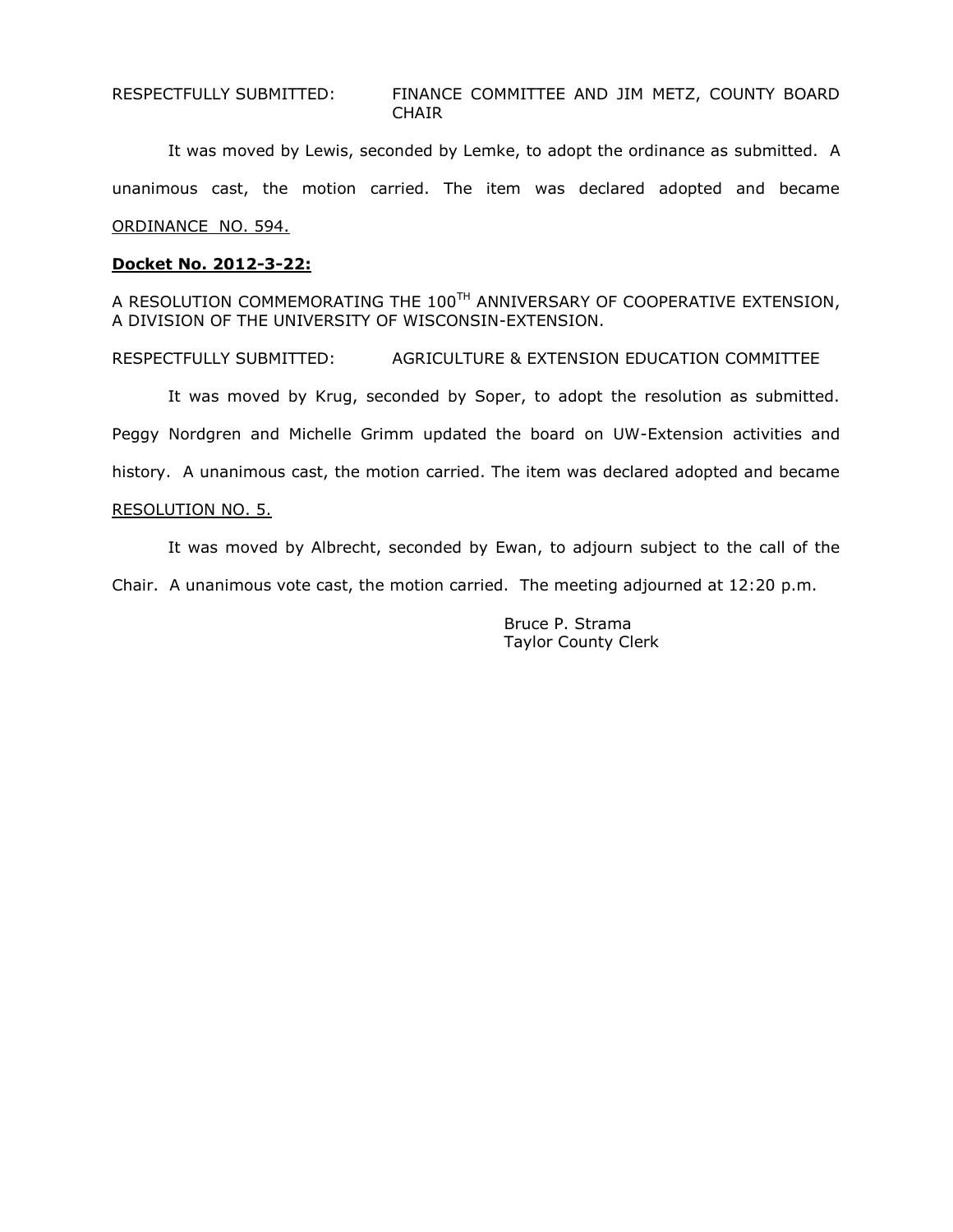## **TAYLOR COUNTY BOARD OF SUPERVISORS**

### **MONDAY, FEBRUARY 23, 2012**

#### **9:00 A.M.**

The Taylor County Board of Supervisors was called to order at 9:00 a.m. on Thursday, February 23, 2012, by Chairman Jim Metz in the Third Floor County Board Room, Taylor County Courthouse, 224 South Second Street, Medford, WI 54451.

The Prayer of Divine Guidance was given by Father Otto Bucher of Good Shepherd Catholic Church. The Pledge of Allegiance was led by Supervisor Ray Soper. Roll call was taken with sixteen (16) members present; Supervisor Myron Brooks was on an excused absence. A quorum being present, the board was declared in session.

It was moved by Hansen, seconded by Lemke, to approve the minutes of the February 13, 2012, Session as published. A unanimous vote cast, the motion carried.

It was moved by Parent, seconded by Zenner, to approve the agenda with fourteen

(14) agenda items. A unanimous vote cast, the motion carried.

There was no correspondence.

#### **Docket No. 2012-2-3:**

A RESOLUTION EXPRESSING APPRECIATION TO ELIZABETH GEIGER FOR HER MANY YEARS OF SERVICE TO TAYLOR COUNTY.

RESPECTFULLY SUBMITTED: JIM METZ, COUNTY BOARD CHAIR

It was moved by Zenner, seconded by Ewan, to adopt the resolution as submitted. A unanimous vote cast, the motion carried. The item was declared adopted and became

#### RESOLUTION NO. 85.

Chairman Jim Metz presented the resolution and plaque of appreciation to Betty Geiger. Ms. Geiger expressed her appreciation to Taylor County.

#### **Docket No. 2012-2-4:**

A RESOLUTION EXPRESSING APPRECIATION TO JEANNE VESNEFSKY FOR HER MANY YEARS OF SERVICE TO TAYLOR COUNTY.

RESPECTFULLY SUBMITTED: HUMAN SERVICES BOARD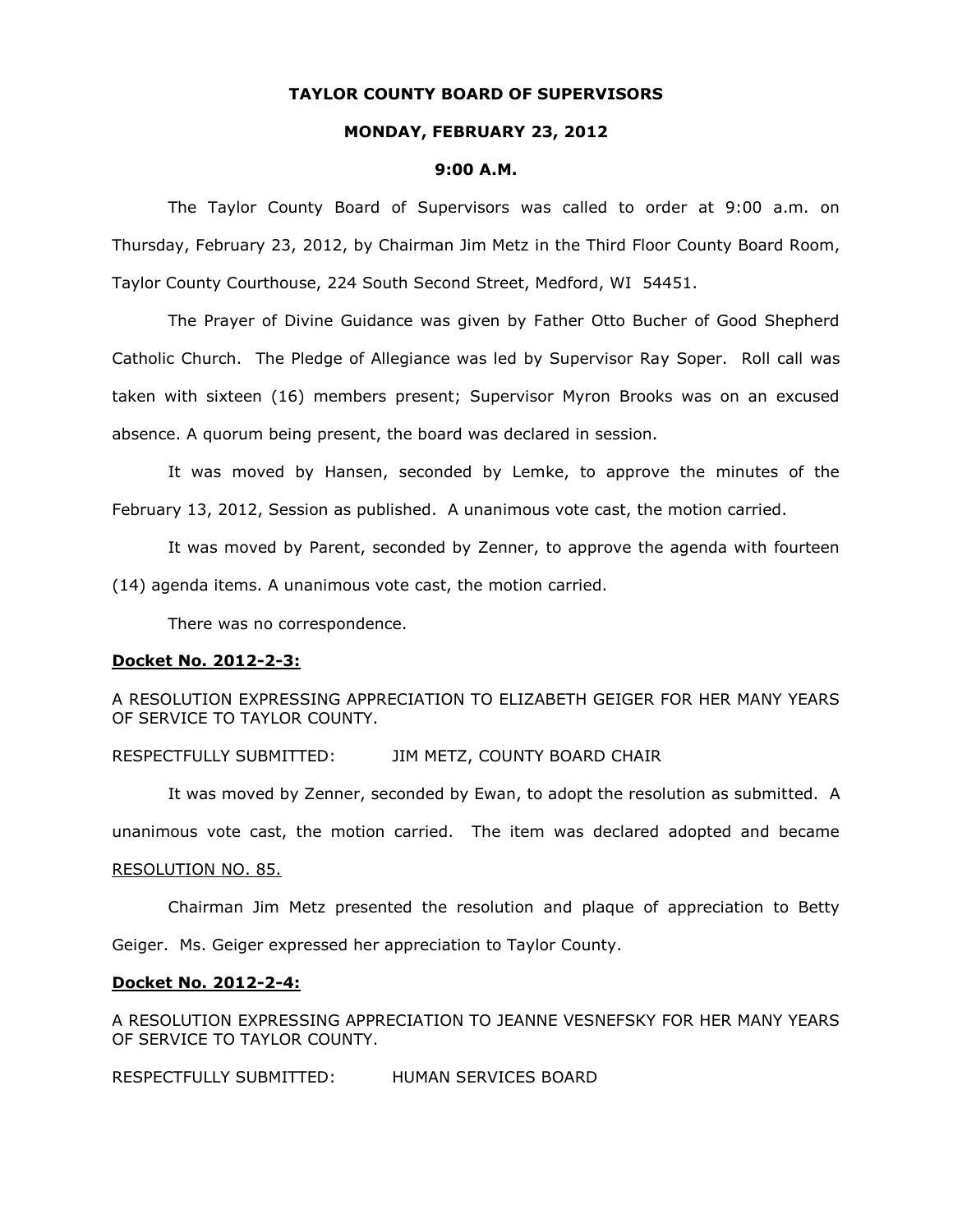It was moved by Lewis, seconded by Bizer, to adopt the resolution as submitted. A unanimous vote cast, the motion carried. The item was declared adopted and became RESOLUTION NO. 86.

### **Docket No. 2012-2-5:**

RESOLUTION REGARDING RETIREMENT OF ALAN BRANDL.

RESPECTFULLY SUBMITTED: HIGHWAY COMMITTEE

It was moved by Thums, seconded by Copenhaver, to adopt the resolution as submitted. A unanimous vote cast, the motion carried. The item was declared adopted and became RESOLUTION NO. 87.

Chairman Jim Metz presented the resolution and plaque of appreciation to Alan Brandl. Mr. Brandl expressed his appreciation to Taylor County.

### **Docket No. 2012-2-6:**

RESOLUTION AUTHORIZING THE ISSUANCE AND SALE OF \$1,500,000 GENERAL OBLIGATION PROMISSORY NOTES.

RESPECTFULLY SUBMITTED: JIM METZ, COUNTY BOARD CHAIR

It was moved by Krug, seconded by Lemke, to adopt the resolution as submitted. Jeffery Belongia, Hutchinson, Shockey, Erley & Co., answered questions regarding the resolution regarding the General Obligation Promissory Note for Sheriff's Department Communications. A roll call vote cast, sixteen (16) voting aye, one (1) absent (Brooks), the motion carried. The item was declared adopted and became RESOLUTION NO. 88.

Supervisor Tim Hansen discussed with the board the issues regarding Library Funding, particularly with the Westboro Public Library concerning funding based on the greater amount of the prior year's contribution or based on circulation. He was looking for direction from the Board as to how he was to proceed.

#### **Docket No. 2012-2-7:**

A RESOLUTION REQUESTING TO EXTEND THE BAN ON CONCEALED WEAPONS TO THE TAYLOR COUNTY HUMAN SERVICES BUILDING, USDA BUILDING, EDUCATION CENTER AND COMMISSION ON AGING OFFICE.

RESPECTFULLY SUBMITTED: Fred Parent, Roger Ewan, David Krug, Lester Lewis, Scott Mildbrand, Charles Zenner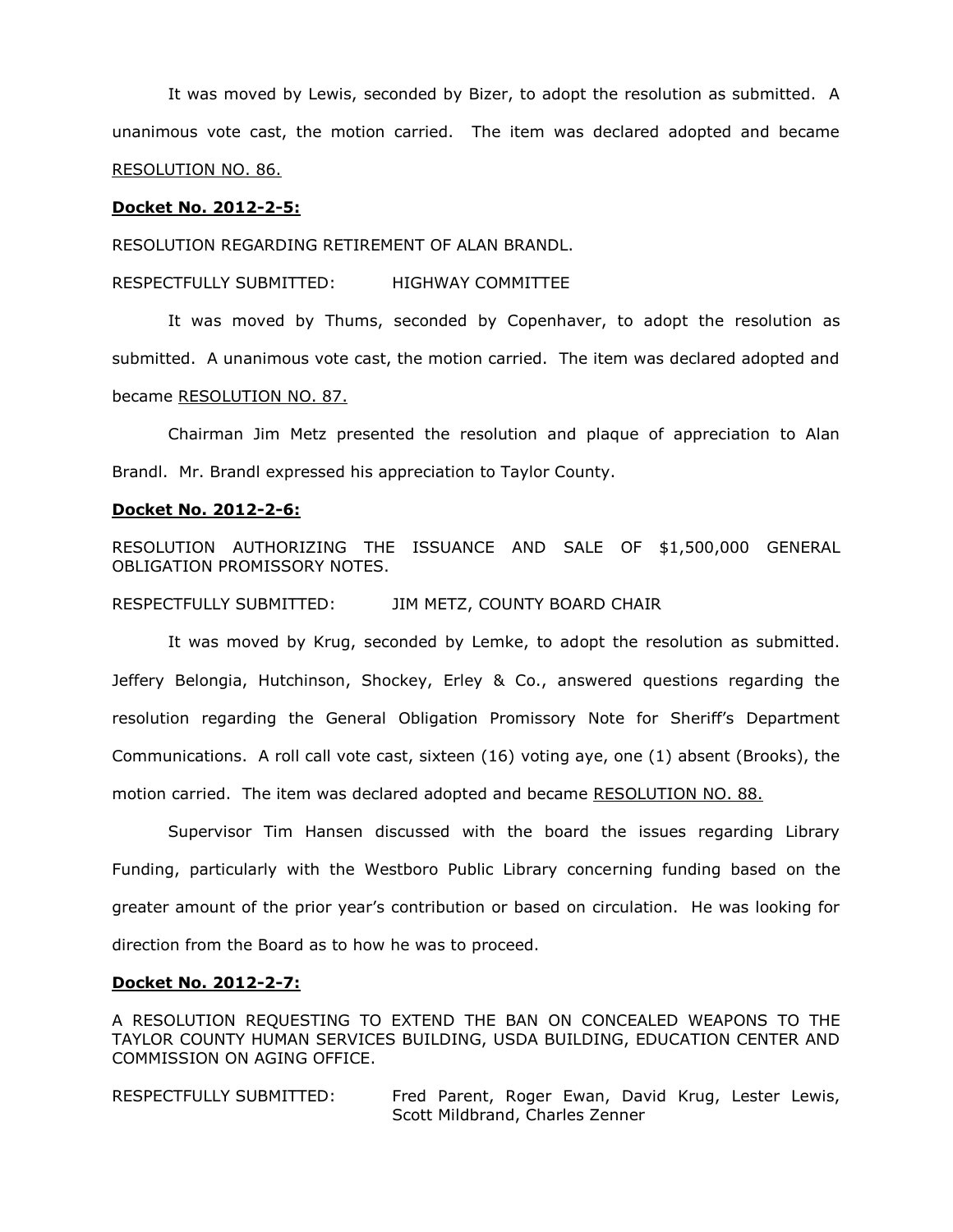It was moved by Copenhaver, seconded by Fuchs, to remove this item from the agenda. Supervisor Mildbrand stated that the agenda has already been approved. Corporation Counsel Schmiege stated that Copenhaver/Fuchs motion was an improper motion. It was moved by Lewis, seconded by Parent, to adopt the resolution as submitted. Corporation Counsel Schmiege answered questions from the board. A roll call vote cast, twelve (12) voting aye, four (4) voting no (Fuchs, Thums, Copenhaver, Soper), one (1) absent (Brooks), the motion carried. The item was declared adopted and became RESOLUTION NO. 89.

## **Docket No. 2012-2-8:**

AN ORDINANCE TO AMEND VARIOUS SECTIONS OF CHAPTER 33, SUBDIVISION CONTROL, TAYLOR COUNTY CODE.

RESPECTFULLY SUBMITTED: ZONING COMMITTEE AND JIM METZ, COUNTY BOARD CHAIR

It was moved by Fuchs, seconded by Lewis, to adopt the ordinance as submitted. Larry Peterson, Zoning Administrator, answered questions from the board regarding the ordinance. It was moved by Bizer, seconded by Lemke, to amend the ordinance in Section 6, item (f), by striking the word "assumed" and replacing the word "presumed". A unanimous vote cast, the motion carried. The ordinance, as amended, was then voted on. A unanimous vote cast, the motion carried. The item was declared adopted and became ORDINANCE NO. 589.

### **Docket No. 2012-2-9:**

A RESOLUTION ESTABLISHING TOTAL ANNUAL COMPENSATION FOR COUNTY ELECTED OFFICIALS PURSUANT TO SECTION 59.22, WISCONSIN STATE STATUTES.

RESPECTFULLY SUBMITTED: PERSONNEL COMMITTEE AND FINANCE COMMITTEE

It was moved by Parent, seconded by Krug, to adopt the resolution as submitted. A unanimous vote cast, the motion carried. The item was declared adopted and became RESOLUTION NO. 90.

#### **Docket No. 2012-2-10:**

A RESOLUTION TO DISCONTINUE PAYMENT IN FULL OF SPECIAL CHARGES AND ASSESSMENTS AS PART OF THE AUGUST SETTLEMENT.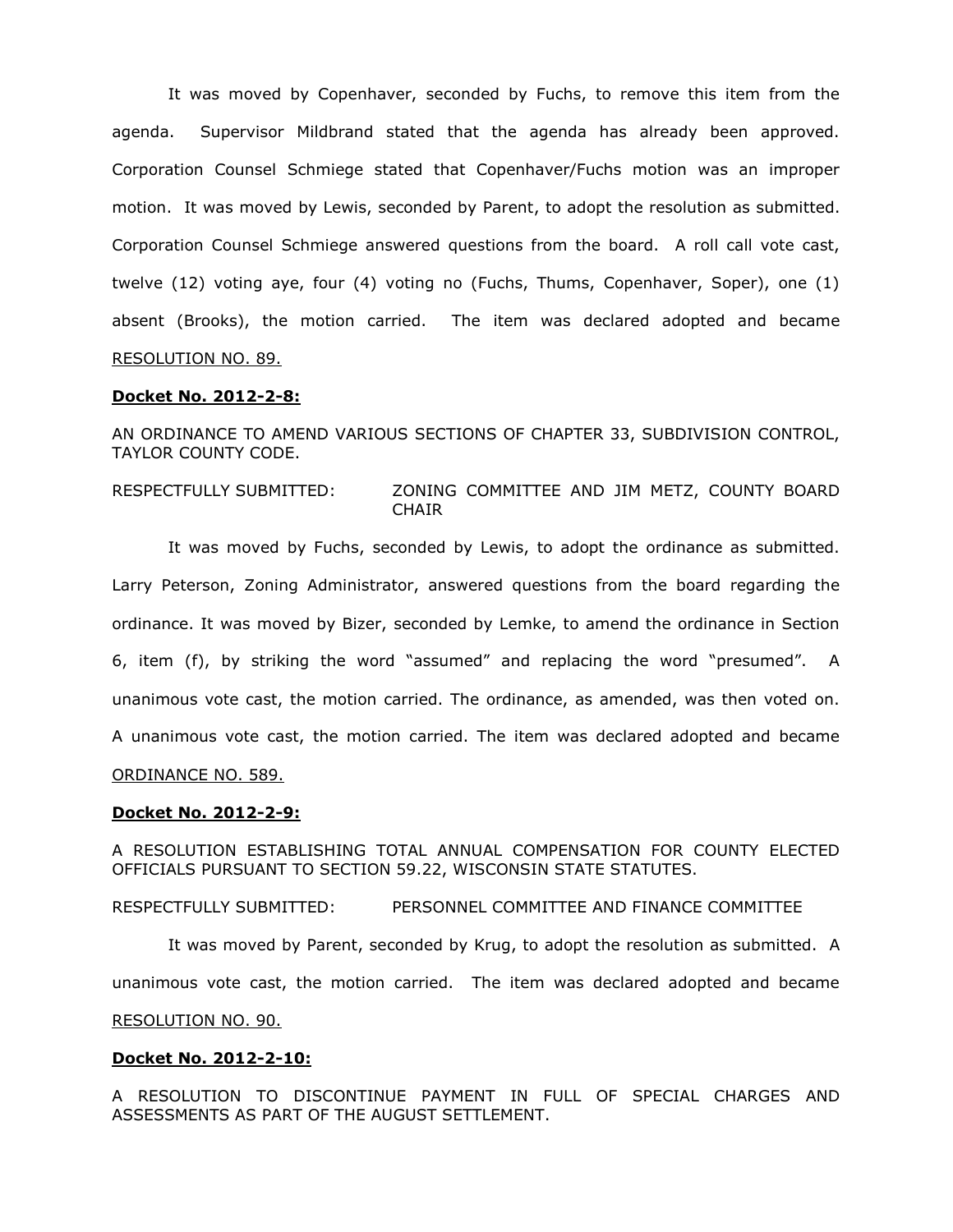## RESPECTFULLY SUBMITTED: LAND INFORMATION COMMITTEE

It was moved by Lewis, seconded by Krug, to adopt the resolution as submitted. Lester Lewis, Ken Schmiege and Larry Brandl answered questions from the board regarding the resolution. A unanimous vote cast, the motion carried. The item was declared adopted and became RESOLUTION NO. 91.

# **Docket No. 2012-2-11:**

A RESOLUTION REVISING THE TAYLOR COUNTY OUTDOOR RECREATION PLAN (2009- 2013).

RESPECTFULLY SUBMITTED: FORESTRY AND RECREATION COMMITTEE

It was moved by Bizer, seconded by Zenner, to adopt the resolution as submitted. A

unanimous vote cast, the motion carried. The item was declared adopted and became

## RESOLUTION NO. 92.

## **Docket No. 2012-2-12:**

AN ORDINANCE TO AMEND SECTION 2.095, CHAIRMAN MEMBER OF ALL COMMITTEES, COUNTY BOARD, TAYLOR COUNTY CODE.

RESPECTFULLY SUBMITTED: EXECUTIVE COMMITTEE AND PERSONNEL COMMITTEE

It was moved by Lewis, seconded by Zenner, to adopt the ordinance as submitted.

A unanimous vote cast, the motion carried. The item was declared adopted and became

ORDINANCE NO. 590.

## **Docket No. 2012-2-13:**

AN ORDINANCE TO AMEND SECTION 2.08(1)(d), NOMINATION OF STANDING COMMITTEES BY THE COMMITTEE ON COMMITTEES AND RULES, COUNTY BOARD, TAYLOR COUNTY CODE.

## RESPECTFULLY SUBMITTED: BUILDINGS, GROUNDS AND PARKS COMMITTEE AND JIM METZ, COUNTY BOARD CHAIR

It was moved by Zenner, seconded by Albrecht, to adopt the ordinance as submitted. Supervisor Bizer requested a ballot vote, there was no second. It was then moved by Lemke, seconded by Copenhaver, to table the ordinance. A roll call vote was taken, nine (9) voting aye, seven (7) voting no (Bizer, Fuchs, Lewis, Krug, Parent, Hansen, Metz), one (1) absent (Brooks), the ordinance was tabled.

## **Docket No. 2012-2-14:**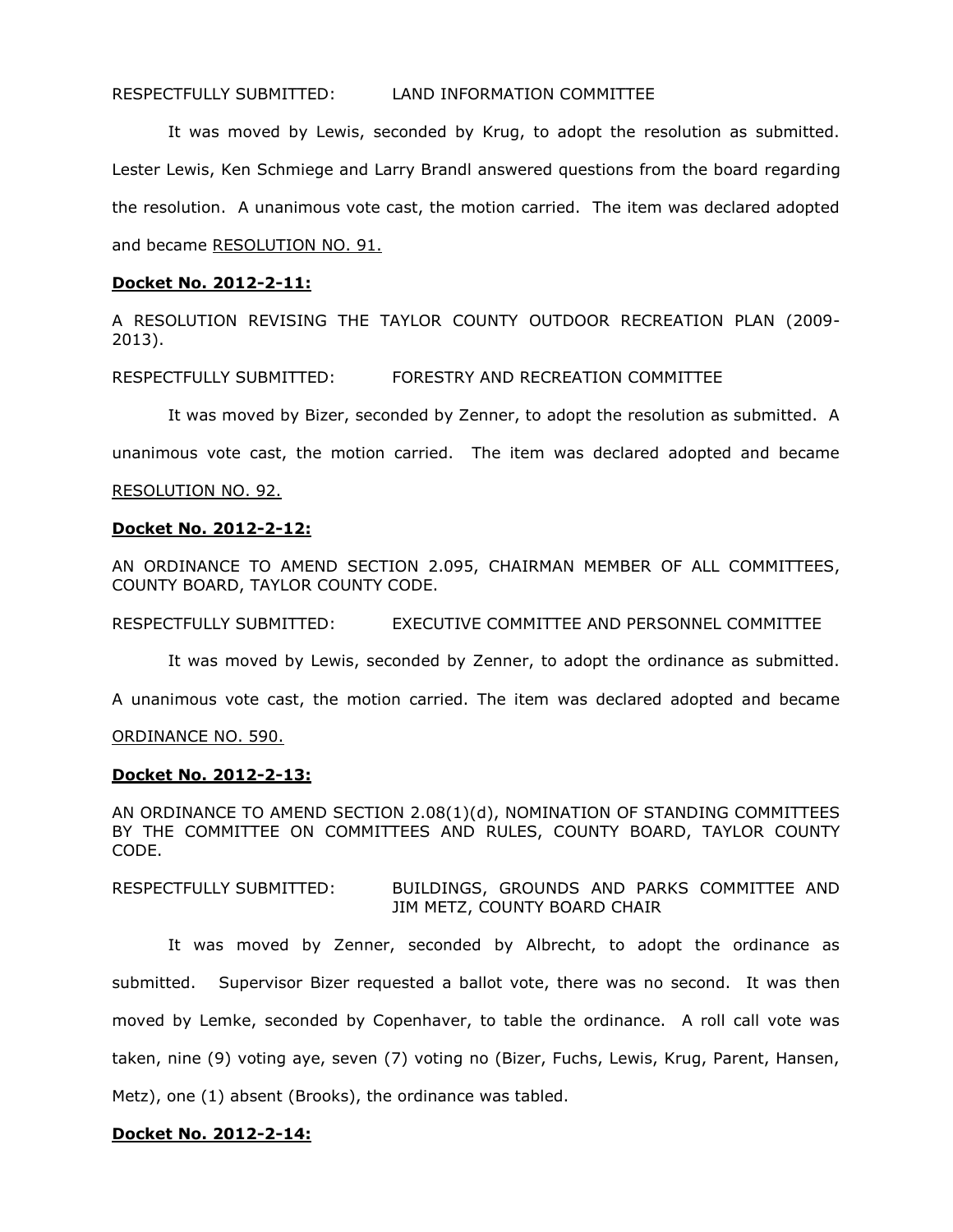A RESOLUTION REQUESTING POWERLINE IMPACT FEES TO AID IN FUNDING THE CONSTRUCTION OF A WALKING BRIDGE OVER THE BLACK RIVER IN THE CITY OF MEDFORD.

RESPECTFULLY SUBMITTED: FINANCE COMMITTEE

It was moved by Thums, seconded by Mildbrand, to adopt the resolution as submitted. A roll call vote cast, sixteen (16) voting aye, one (1) absent (Brooks), the

motion carried. The item was declared adopted and became RESOLUTION NO. 93.

### **Docket No. 2012-2-15:**

AN ORDINANCE TO AMEND SECTION 2.24(4), COMPENSATION OF COUNTY BOARD MEMBERS, COUNTY BOARD, AND SECTION 3.24(3)(a), NON-REPRESENTED SALARY PLAN, COUNTY EMPLOYMENT, TAYLOR COUNTY CODE.

RESPECTFULLY SUBMITTED: FINANCE COMMITTEE AND PERSONNEL COMMITTEE AND JIM METZ, COUNTY BOARD CHAIR

It was moved by Krug, seconded by Thums, to adopt the ordinance as submitted. A

unanimous vote cast, the motion carried. The item was declared adopted and became

ORDINANCE NO. 591.

### **Docket No. 2012-2-16:**

AN ORDINANCE TO AMEND SECTION 2.08 (24), NOMINATION OF STANDING COMMITTEES BY THE COMMITTEE ON COMMITTEES AND RULES, COUNTY BOARD, TAYLOR COUNTY CODE.

## RESPECTFULLY SUBMITTED: MINING COMMITTEE AND COMMITTEE ON COMMITTEE AND RULES AND JIM METZ, COUNTY BOARD CHAIR

It was moved by Copenhaver, seconded by Soper, to adopt the ordinance as submitted. It was then moved by Thums, seconded by Fuchs, to amend the ordinance by adding, ", Highway Commissioner" after the word Conservationist. A unanimous vote taken, the motion carried. The ordinance, as amended, was then voted on. A unanimous vote cast, the motion carried. The item was declared adopted and became ORDINANCE NO. 592.

The 2010 Annual Report of the Taylor County Human Services Department was presented to the Taylor County Board of Supervisors. No action was taken on this agenda item.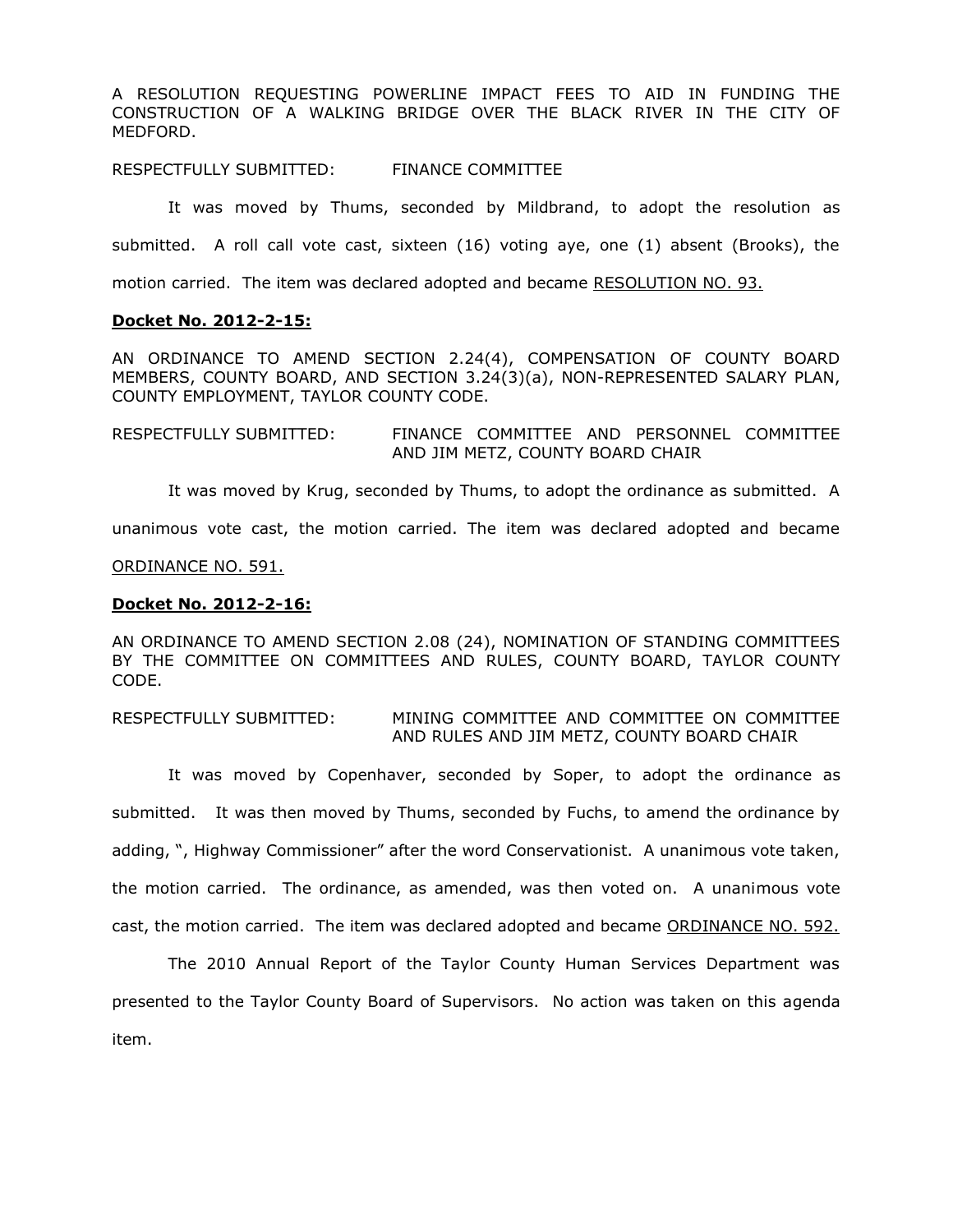The 2012 Annual Work Plan Taylor County Forest and Recreation Department was presented to the Taylor County Board of Supervisors. No action was taken on this agenda item.

It was moved by Albrecht, seconded by Krug, to adjourn subject to the call of the Chair. A unanimous vote cast, the motion carried. The meeting adjourned at 10:32 a.m.

> Bruce P. Strama Taylor County Clerk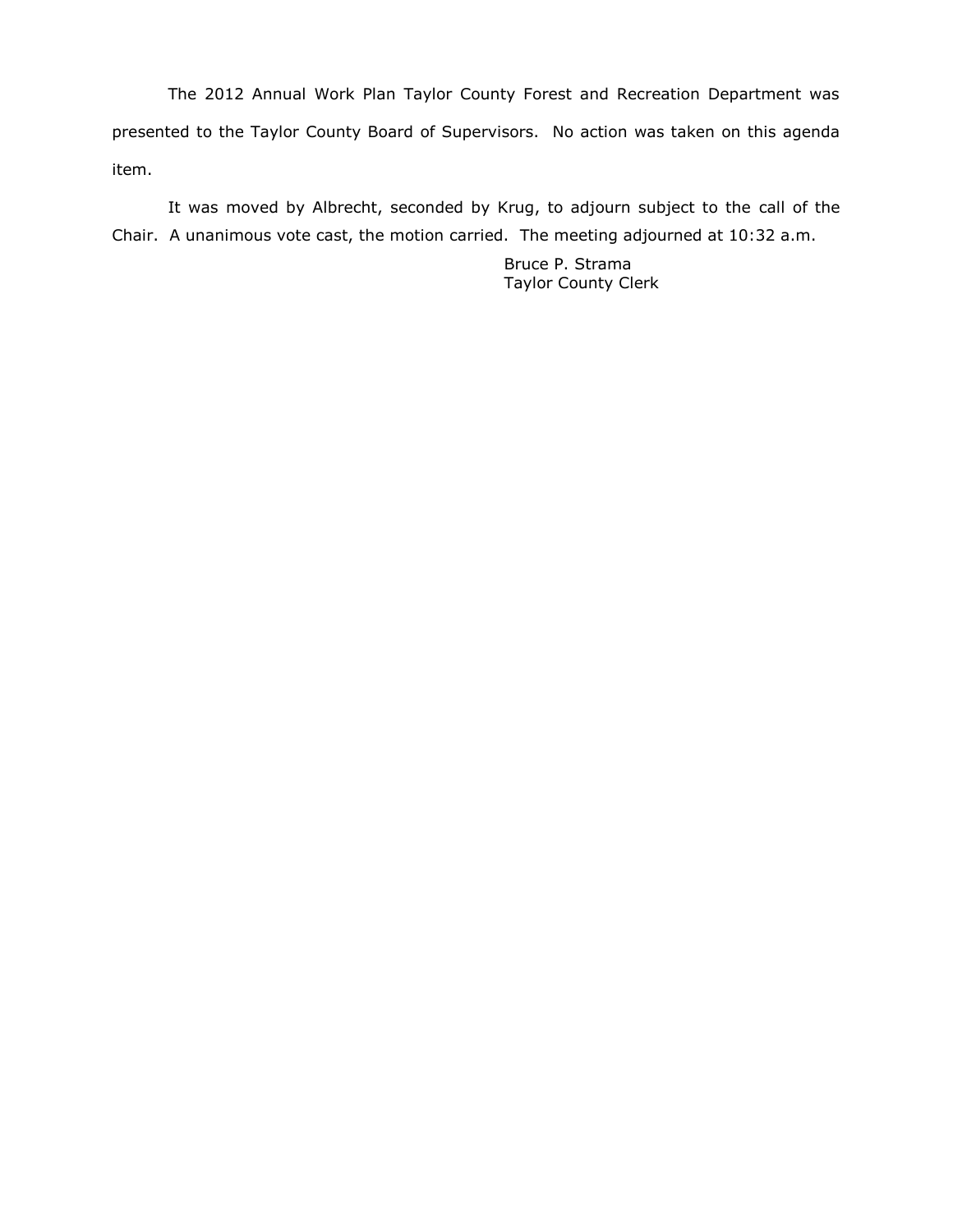## **TAYLOR COUNTY BOARD OF SUPERVISORS**

#### **MONDAY, FEBRUARY 13, 2012**

#### **10:02 A.M.**

The Taylor County Board of Supervisors was called to order at 10:02 a.m. on Monday, February 13, 2012, by Chairman Jim Metz in the Third Floor County Board Room, Taylor County Courthouse, 224 South Second Street, Medford, WI 54451.

The Prayer of Divine Guidance was given by Pastor David Elleman of Goodrich Community Church. The Pledge of Allegiance was led by Supervisor John Werner. Roll call was taken with fifteen (15) members present; Supervisor Soper and Supervisor Parent were on an excused absence. A quorum being present, the board was declared in session.

It was moved by Zenner, seconded by Albrecht, to approve the agenda with eleven (11) agenda items. A unanimous vote cast, the motion carried.

It was moved by Thums, seconded by Lemke, to approve the minutes of the October

26, 2011, Session as published. A unanimous vote cast, the motion carried.

There was no correspondence.

#### **Docket No. 2012-1-1:**

A RESOLUTION TO PROCEED WITH THE CREATION OF THE AGING AND DISABILITY RESOURCE CENTER (ADRC) OF THE NORTHWOODS LONG-TERM CARE DISTRICT.

### RESPECTFULLY SUBMITTED: COMMISSION ON AGING

It was moved by Krug, seconded by Lewis, to adopt the resolution as submitted. Andrew Phillips, Attorney at Law, Phillips-Borowski, S.C.; answered questions from the board regarding the resolution. A roll call vote cast, fourteen (14) voting aye, one (1) voting no (Bizer), two (2) absent (Soper, Parent), the motion carried. The item was declared adopted and became RESOLUTION NO. 83.

# **Docket No. 2012-1-2:**

A RESOLUTION REQUESTING TAYLOR COUNTY TO PROVIDE TWO EMPLOYEES TO THE AGING AND DISABILITY RESOURCE CENTER (ADRC).

RESPECTFULLY SUBMITTED: COMMISSION ON AGING